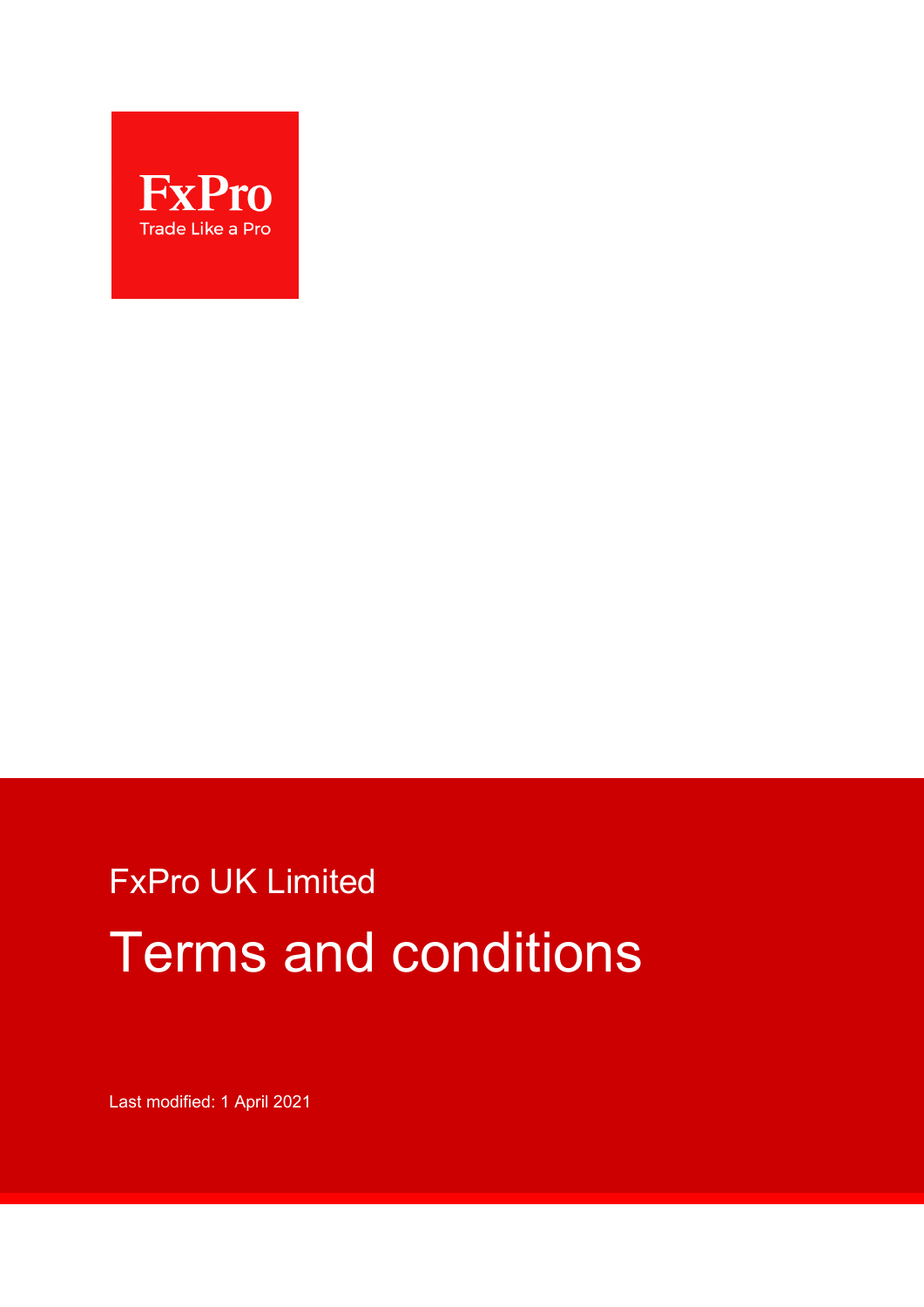# **Contents**

| 1.  |                                                                                        |  |
|-----|----------------------------------------------------------------------------------------|--|
| 2.  |                                                                                        |  |
| З.  |                                                                                        |  |
| 4.  |                                                                                        |  |
| 5.  |                                                                                        |  |
| 6.  |                                                                                        |  |
| 7.  |                                                                                        |  |
| 8.  |                                                                                        |  |
| 9.  |                                                                                        |  |
| 10. |                                                                                        |  |
| 11. |                                                                                        |  |
| 12. |                                                                                        |  |
| 13. |                                                                                        |  |
| 14. |                                                                                        |  |
| 15. |                                                                                        |  |
| 16. |                                                                                        |  |
| 17. |                                                                                        |  |
| 18. | An extraordinary event or circumstance beyond our control (known as force majeure)  20 |  |
| 19. | Who is responsible if one of us does something wrong (known as 'liability')  21        |  |
| 20. |                                                                                        |  |
| 21. |                                                                                        |  |
| 22. |                                                                                        |  |
| 23. |                                                                                        |  |
| 24. |                                                                                        |  |
| 25. |                                                                                        |  |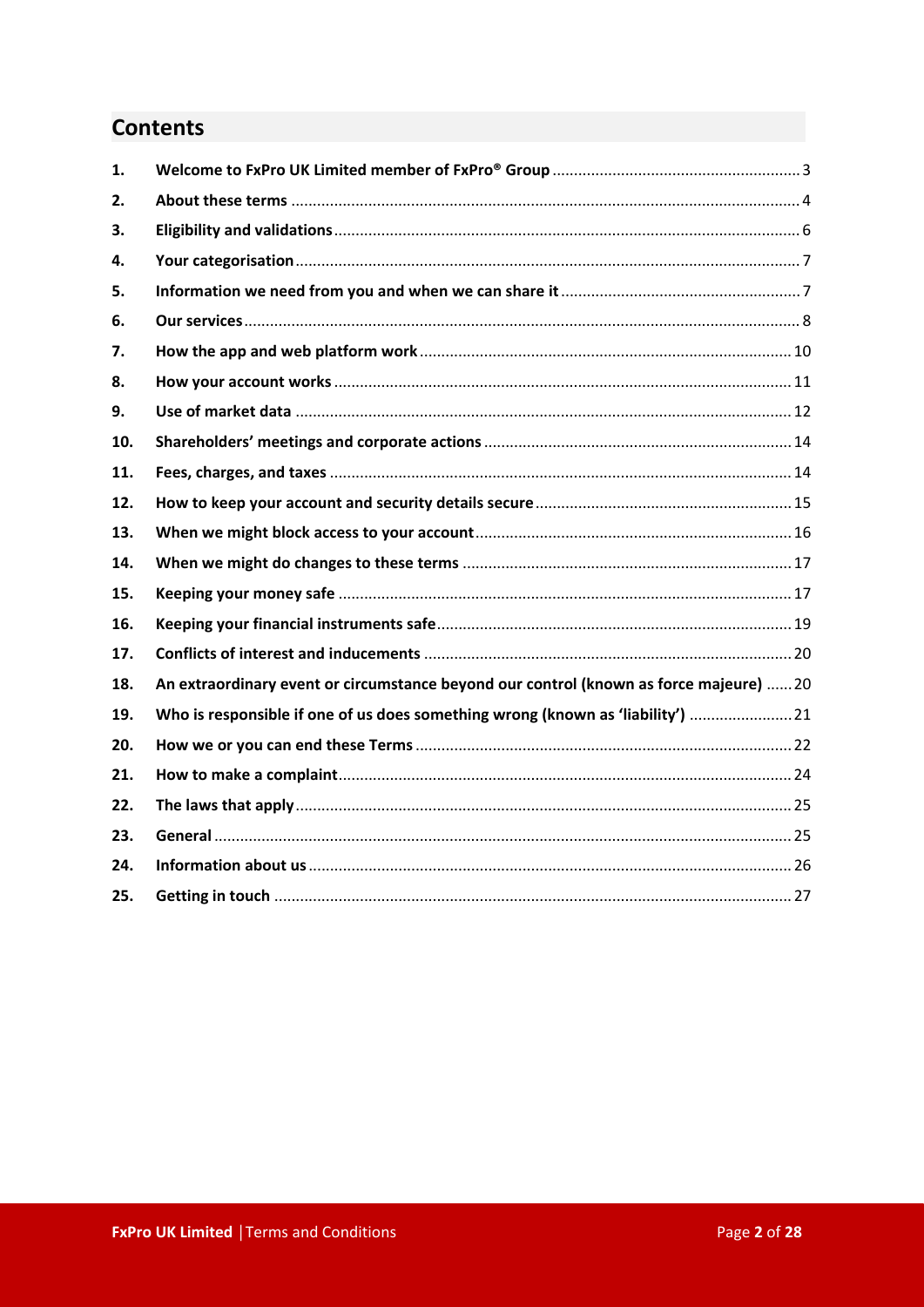PLEASE READ THE TERMS AND CONDITIONS (THESE **TERMS**) CAREFULLY ALONGSIDE OUR ORDER EXECUTION POLICY, CLIENT CATEGORISATION NOTICE, RISK DISCLOSURE NOTICE, PRIVACY POLICY, AND ANY OTHER DOCUMENTS THAT ARE AVAILABL[E ONLINE.](https://bnkpro.com/) IT IS IMPORTANT TO KEEP THESE TERMS AND POLICIES TO HAND IN CASE YOU NEED TO REFER TO THEM.

# <span id="page-2-0"></span>**1. Welcome to FxPro UK Limited member of FxPro® Group**

- 1.1 Thank you for opening an opening an account for securities trading and investing with FxPro UK Limited member of FxPro® Group. These Terms form the agreement between you and us. Affiliate entities within the FxPro® Group may offer you other services, which will be subject to separate terms and conditions between you and the specific company.
- 1.2 You must send us any orders for securities through the App or the Web Platform. We will be transmitting the orders to other third-party broker(s) for execution. In addition to being responsible for holding your funds, we will be clearing the relevant transactions in securities and will be doing the custody of the securities also.
- 1.3 To open, use and maintain your Account you need to meet certain eligibility criteria and pass our validations for the products and services that you request from us. Please refer to the **[Eligibility and validations](#page-5-0)** section for details.
- 1.4 You agree to maintain only one Account with us for securities trading and investing.
- 1.5 You can fund your Account from your e-money account provided it has available balance. Any funds you transfer to your Account will be held in segregated accounts and will be safeguarded by FxPro UK Limited in line with the FCA 'Client Money' rules. Any withdrawals from your Account will be credited in an e-money account designated by you. FxPro UK Limited is a member of the Financial Services Compensation Scheme (**FSCS**), which protects individuals and small companies that have invested money or financial instruments through a regulated investment company.
- 1.6 WE DO NOT PROVIDE INVESTMENT ADVICE AND/OR DISCRETIONARY MANAGEMENT SERVICES. YOU ARE SOLELY RESPONSIBLE FOR (A) YOUR INVESTMENT STRATEGY AND DECISIONS; (B) THE ORDERS YOU PROPOSE TO AND ENTER INTO; (C) THE COMPOSITION OF YOUR PORTFOLIO; AND (D) ANY RISKS RELATED TO SECURITIES TRADING AND INVESTING (INCLUDING LOSS OF CAPITAL). YOU CONFIRM THAT YOU ARE WILLING AND ABLE TO ASSUME THIS RISK. IF IN DOUBT YOU SHOULD SEEK INDEPENDENT ADVICE. THE SECURITIES AVAILABLE THROUGH THE APP AND THE WEB PLATFORM ARE NOT SUITABLE FOR EVERYONE. AN EXPLANATION OF THE MAIN RISKS ASSOCIATED WITH THESE ARE SET OUT IN THE 'RISK DISCLOSURE NOTICE' AVAILABLE [ONLINE](https://bnkpro.com/) AND YOU SHOULD ENSURE THAT YOU FULLY UNDERSTAND SUCH RISKS BEFORE TRADING AND INVESTING IN SECURITIES.
- 1.7 The App, Web Platform and Account are provided on an 'as-is' basis. We cannot guarantee that the App, Web Platform or Account will be offered to you without interruption, error free,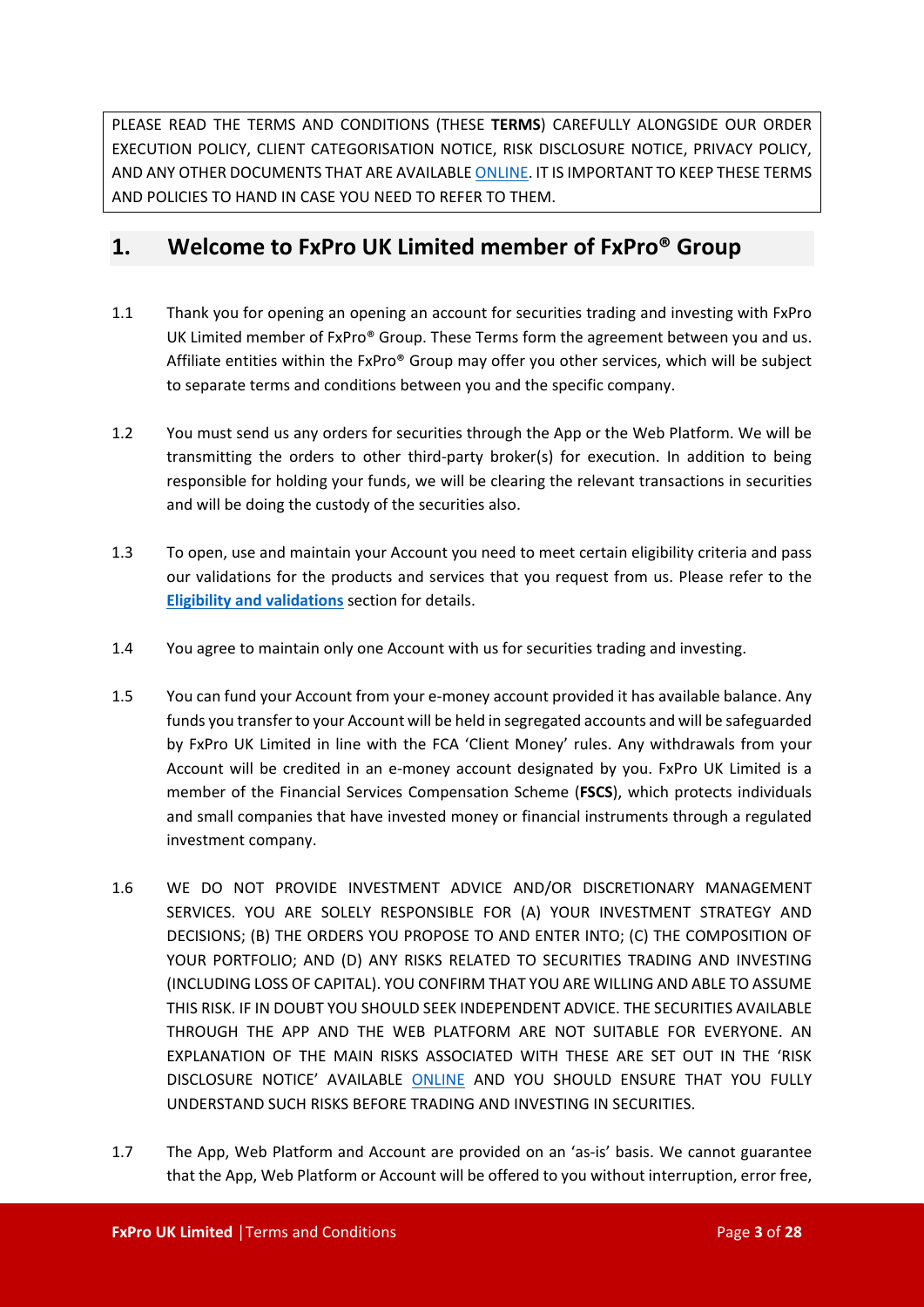or will meet your individual requirements, or compatible with your hardware or software. We will, occasionally, be required to perform maintenance, planned or otherwise, which will affect or disrupt some or all the services. We will do our best to notify you before any maintenance and/or disruption to the services occurs. Where this is not possible, we will notify you as soon as possible afterwards.

# <span id="page-3-0"></span>**2. About these terms**

- 2.1 These Terms come into effect when you electronically accept them through the App.
- 2.2 We recommend that you read these carefully to understand all the terms that apply to you. There may be terms in this document that apply to specific products or services that you do not use. Those terms will not be part of the agreement we have with you. We will always be clear as to the terms that apply to certain types of products or services, so you will know which terms are part of your agreement. But if you are not sure you can contact us. You can find our contact details in these Terms or [online](https://bnkpro.com/).
- 2.3 If, at any time, you need another copy of these Terms you will be able to find an updated version [online](https://bnkpro.com/). If you prefer a paper copy of these Terms, you can always contact us, and we will send you one by post.
- 2.4 English language is the language for these Terms. Any non-English version of these Terms is provided for translation purposes only.
- 2.5 We also gave you these Terms before your Account was opened.
- 2.6 ONLY YOU AND WE ARE COVERED BY THESE TERMS. OUR SERVICES ARE NOT TO BE USED FOR BUSINESS PURPOSES. YOU MUST NOT PROVIDE FINANCIAL SERVICES WITHOUT BEING LICENSED TO DO SO. FOR EXAMPLE, YOU MUST NOT ASK OTHER PEOPLE TO TRANSFER THEIR MONEY TO YOU SO THAT YOU INVEST THEM ON THEIR BEHALF OR RECEIVE THEIR ACCESS CODES TO MANAGE THEIR ACCOUNT WITH US. PERFORMING FINANCIAL SERVICES, SUCH AS ASSET MANAGEMENT, IS A HIGHLY REGULATED SERVICE AND IS NOT PERMITTED WITHOUT HAVING THE APPROPRIATE LICENCES. IF IN DOUBT ABOUT WHETHER YOUR ACTIONS COULD BE DEEMED AS PROVIDING FINANCIAL SERVICES, YOU SHOULD SEEK PROFESSIONAL ADVICE.

## **Where to find what you need**

| 2.7 | What                                    | <b>Where</b>                                           |
|-----|-----------------------------------------|--------------------------------------------------------|
|     | <b>Securities trading and investing</b> | These Terms                                            |
|     | E-money account(s)                      | Please refer to the BnkPro Ltd <sup>1</sup> 'Terms and |
|     |                                         | Conditions' available online.                          |

<span id="page-3-1"></span> $1$  BnkPro Ltd (Company number 06766829) is authorised by the FCA under the Electronic Money Regulations 2011 (Reference number 900870).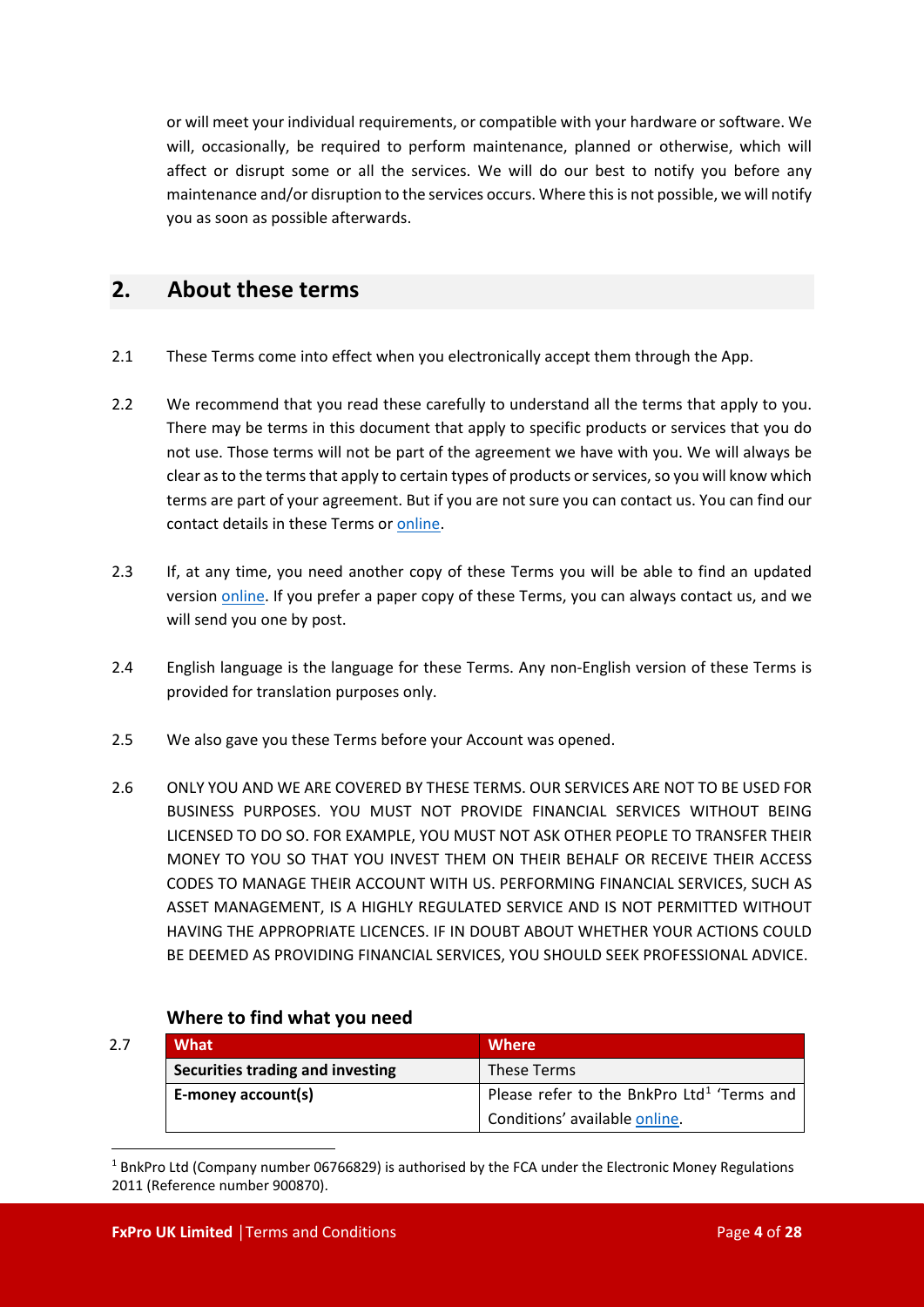| Mastercard debit card(s) | Please refer to the BnkPro Ltd 'Terms and |
|--------------------------|-------------------------------------------|
|                          | Conditions' available online.             |

## **Glossary of terms**

| <b>Term</b>                  | <b>Meaning</b>                               |
|------------------------------|----------------------------------------------|
| App                          | Means the BnkPro mobile app, which can be    |
|                              | downloaded to any mobile device that         |
|                              | supports it and allows you to make           |
|                              | payments, transfer money between your e-     |
|                              | money account(s), view your balances and     |
|                              | recent transactions, do securities trading   |
|                              | and investing and more.                      |
| <b>Access Codes</b>          | Means the username and password chosen       |
|                              | by you to access the Web Platform.           |
| <b>Account</b>               | Means your securities trading and investing  |
|                              | account opened with FxPro UK Limited         |
|                              | under these Terms. Your account can be       |
|                              | accessed from the App and the Web            |
|                              | Platform using your Security Details.        |
|                              | Through the Account you can submit           |
|                              | orders, check the trades history, portfolio  |
|                              | holdings and view the Balance.               |
| <b>Balance</b>               | Means the money and value of the Financial   |
|                              | Instruments in your Account.                 |
| <b>Business Day</b>          | Means any day Monday to Friday excluding     |
|                              | any bank holiday in the UK.                  |
| <b>Fees and Charges</b>      | Means the fees and charges available online  |
|                              | indicating our fees, commissions, charges,   |
|                              | and interest rates (if applicable) to the    |
|                              | services we provide to you.                  |
| <b>Financial Instruments</b> | Means the securities available through the   |
|                              | App and the Web Platform.                    |
| <b>Web Platform</b>          | Means the web platform made available by     |
|                              | us to you for (among others) the submission  |
|                              | of your orders and management of your        |
|                              | Account.                                     |
| <b>Security</b>              | Means a transferable right that is issued by |
|                              | an issuer.                                   |
| <b>Security Details</b>      | Means passwords, personal identification     |
|                              | numbers (PINs), security codes, Access       |
|                              | Codes and biometric information (such as     |
|                              | face, fingertip etc).                        |
| You, your, and yours         | Means each individual who has been           |
|                              | approved by us for an Account.               |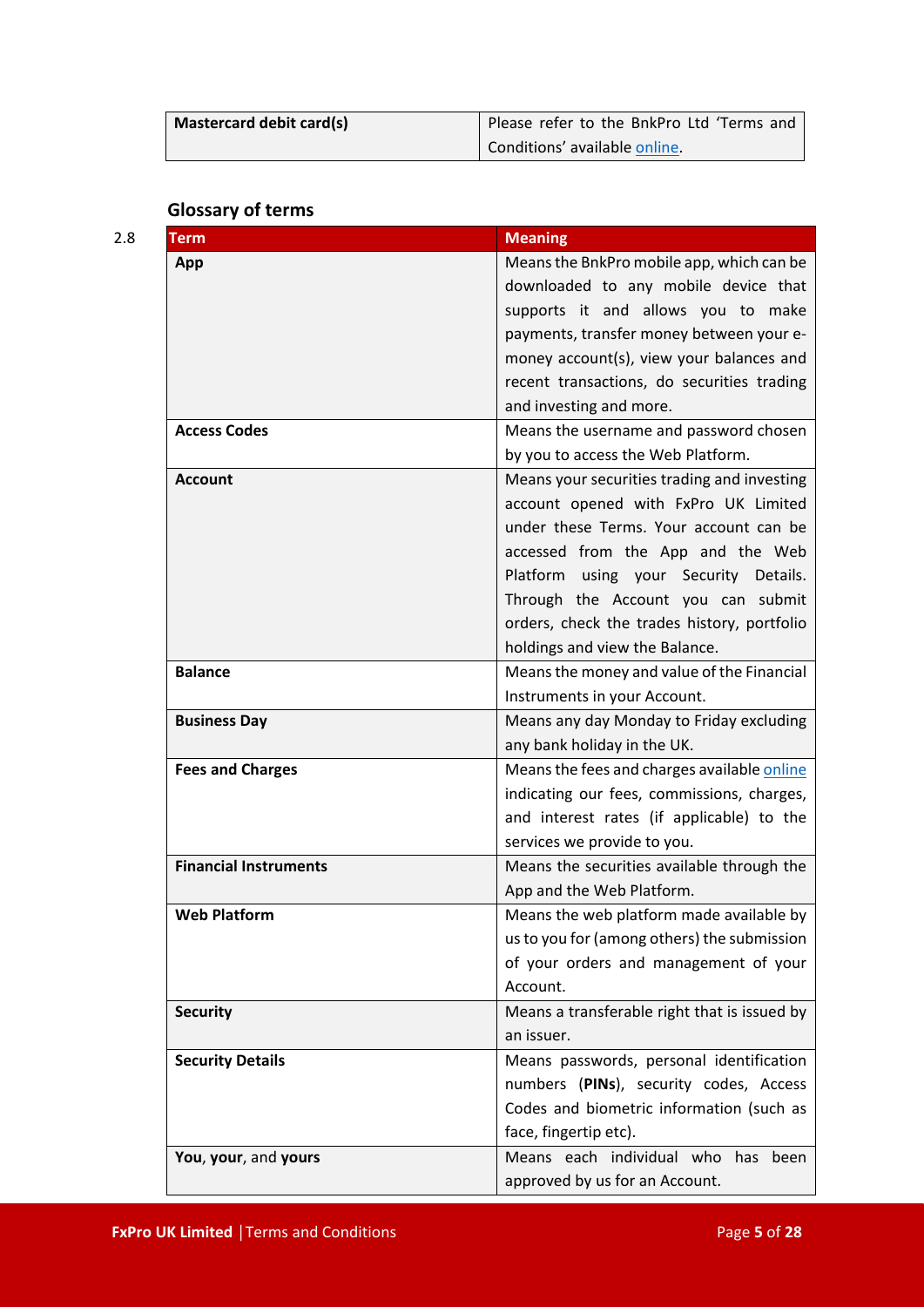| We, us and our | Means FxPro UK Limited, member of FxPro <sup>®</sup> |
|----------------|------------------------------------------------------|
|                | Group, unless stated otherwise.                      |
| Website        | Means bnkpro.com.                                    |

- 2.9 Regarding the meaning of certain words and phrases, the following apply when interpreting these Terms:
	- (a) Unless indicated to the contrary words and expressions that begin with a capital letter in these Terms will have a specific meaning.
	- (b) Capitalised terms can be used in the singular or plural (as appropriate).
	- (c) Any reference to a document (including any information provided) shall include a reference to that document as amended from time to time.
	- (d) Where there is a reference to 'including' or 'includes' this should be interpreted as including without any limitation.
	- (e) Any 'sub-sections', 'clauses', 'titles' have been inserted for convenience purposes only and shall not affect the construction of these Terms.
	- (f) The bolding of certain paragraphs, words or phrases in these Terms is for ease of reference only. You should ensure that you read these Terms in full.

# <span id="page-5-0"></span>**3. Eligibility and validations**

## **Eligibility criteria**

- 3.1 To apply to receive our products and services you must be an individual at least 18 years old - and have authority to enter into these Terms without violating any law or regulation by doing so. You confirm that you are not an agent acting for an undisclosed principal or third-party beneficiary.
- 3.2 You confirm that the information (including documentation) provided to us during the account opening process is correct.
- 3.3 We reserve the right not to accept your application and may reject your application to the extent permitted by law and without providing any reason for this.
- 3.4 If we discover that you do not meet the eligibility criteria, or if you inform us that you no longer meet them, we have the right to act.

## **Validations**

- 3.5 You entitle us to rely on the information you provide to us.
- 3.6 You authorise us, directly or through third party providers, to use several technological and other means to validate such information.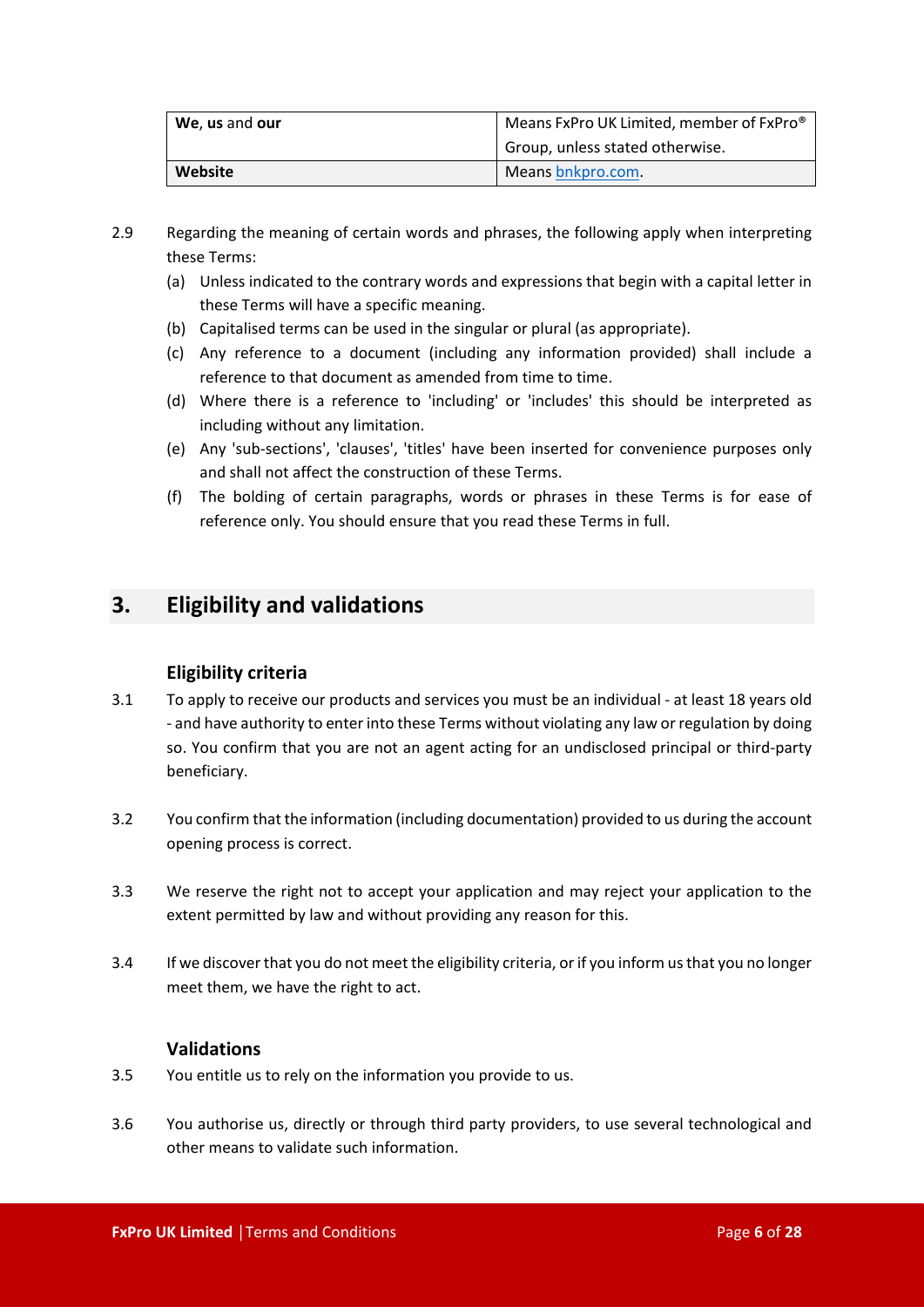## <span id="page-6-0"></span>**4. Your categorisation**

4.1 We will treat you as a retail client for the purposes of the rules of the Financial Conduct Authority (**FCA**) rules unless we specifically notify you - in writing - to the contrary. You have the right to request a different client categorisation, although we are not obliged to agree to such request. However, if we agree to the request and you are re-categorised, you will lose the protection afforded by certain FCA rules and you may be subject to different charges. More information can be found in our **Client Categorisation Notice** available [online](https://bnkpro.com/).

## <span id="page-6-1"></span>**5. Information we need from you and when we can share it**

#### **General**

- 5.1 Before and during our business relationship, we will collect, use, process, disclose, transfer, and store your personal data in a number of different ways:
	- (a) where you provide it to us directly;
	- (b) where we monitor use of, or interactions with, the FxPro® Group websites, any marketing we may send to you, or other email communications sent from or received by us;
	- (c) third party sources, for example, where we collect information about you to assist with 'know your client' checks as part of our client acceptance and other procedures; or
	- (d) publicly available sources.

We will do so as detailed in our **Privacy Policy** the most updated version of which can always be found [online](https://bnkpro.com/). This is to fulfil our legal, regulatory, or risk management obligations.

- 5.2 It is important that your personal data are accurate and complete at all times.
- 5.3 If you are no longer happy for us to collect, use, process, disclose, transfer, and store your personal data, we will have to stop providing you with our services. However, we may keep your personal data and use it where we have lawful grounds to do so. For example, if we need to retain your personal data in our records for regulatory purposes.

## **Changing or updating your personal details**

- 5.4 It is important that you tell us, as quickly as possible, if anything changes to your personal or other data. This includes changes to your home address, contact details, nationality, economic profile and tax related information.
- 5.5 From time to time, to comply with our regulatory obligations, we may need to ask you to send us information or documentation. If we do, and you do not provide it to us as soon as you can, we may need to refuse your access to the App or close your Account.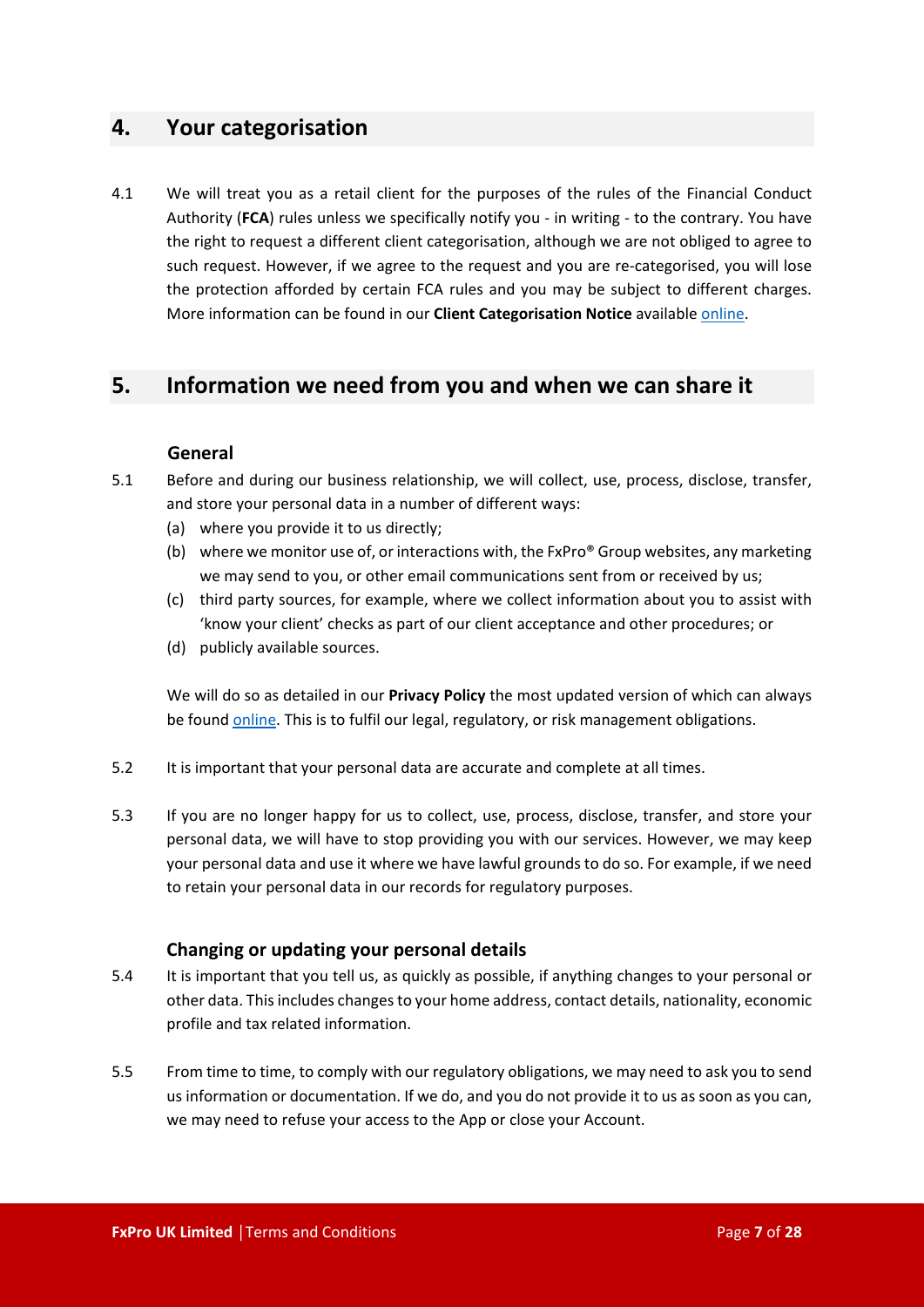## **Tax information and reporting**

- 5.6 We will collect certain tax information from you. We may share this with the UK tax authorities and tax authorities in other countries, where needed. You need to contact us, as soon as possible, if any of your tax circumstances change (for example, if you changed country of residence). Some countries tax laws may apply to you even if you are not a citizen or do not live there. If we ask you for any information, which is required for us to comply with our tax reporting obligations, you must provide this to us quickly, otherwise we may need to close your Account.
- 5.7 In certain circumstances, we may be required to withhold from your Account an amount to pay the tax authorities.
- 5.8 We cannot advise you on tax and, if in any doubt, you should speak to an independent tax advisor. Tax laws and their interpretation is subject to change. You will always be responsible for the payment of all taxes due and for providing any relevant tax authority with any information relating to your dealings with us.
- 5.9 YOU REPRESENT TO US THAT YOU ARE NOT A US PERSON. NATURAL PERSONS THAT ARE RESIDENTS OF THE UNITED STATES OF AMERICA OR OTHERWISE QUALIFY AS 'US CITIZEN', 'PERMANENT RESIDENT', 'RESIDENT ALIEN' OR 'US PERSON' AS DEFINED IN THE APPLICABLE RULES AND REGULATIONS MUST NOT USE OUR SERVICES. YOU SHALL INDEMNIFY US AGAINST ANY LOSS OR DAMAGE THAT ARISES IF YOU WERE TO VIOLATE THIS PROHIBITION.

## <span id="page-7-0"></span>**6. Our services**

#### **Overview**

- 6.1 We will provide the following services to you:
	- (a) Facilitating the conclusion of transactions in Financial Instruments by receiving and transmitting your orders to third-party brokers and arranging for the settlement of the same.
	- (b) Holding client money in segregated accounts and providing custody services.
- 6.2 Before providing our services, we will ask you to complete an appropriateness test. Through the appropriateness test, we will ask you to consider your knowledge and experience in relation to investing in Financial Instruments. If you indicate that your knowledge and/or experience are limited, we will warn you about this and ask you to confirm that you to confirm that understand the risks of investing in Financial Instruments before proceeding.
- 6.3 NONE OF THE INFORMATION, RESEARCH, OR OTHER MATERIALS PROVIDED BY US, DIRECTLY OR INDIRECTLY, OR AVAILABLE ONLINE CONSTITUTES ADVICE, A RECOMMENDATION, OR A SOLICITATION TO BUY OR SELL SECURITIES. YOU ARE RESPONSIBLE FOR EVALUATING THE MERITS AND RISKS ASSOCIATED WITH THE USE OF ANY INFORMATION/MATERIAL PROVIDED BY US BEFORE MAKING ANY DECISIONS BASED ON SUCH INFORMATION/MATERIAL. YOU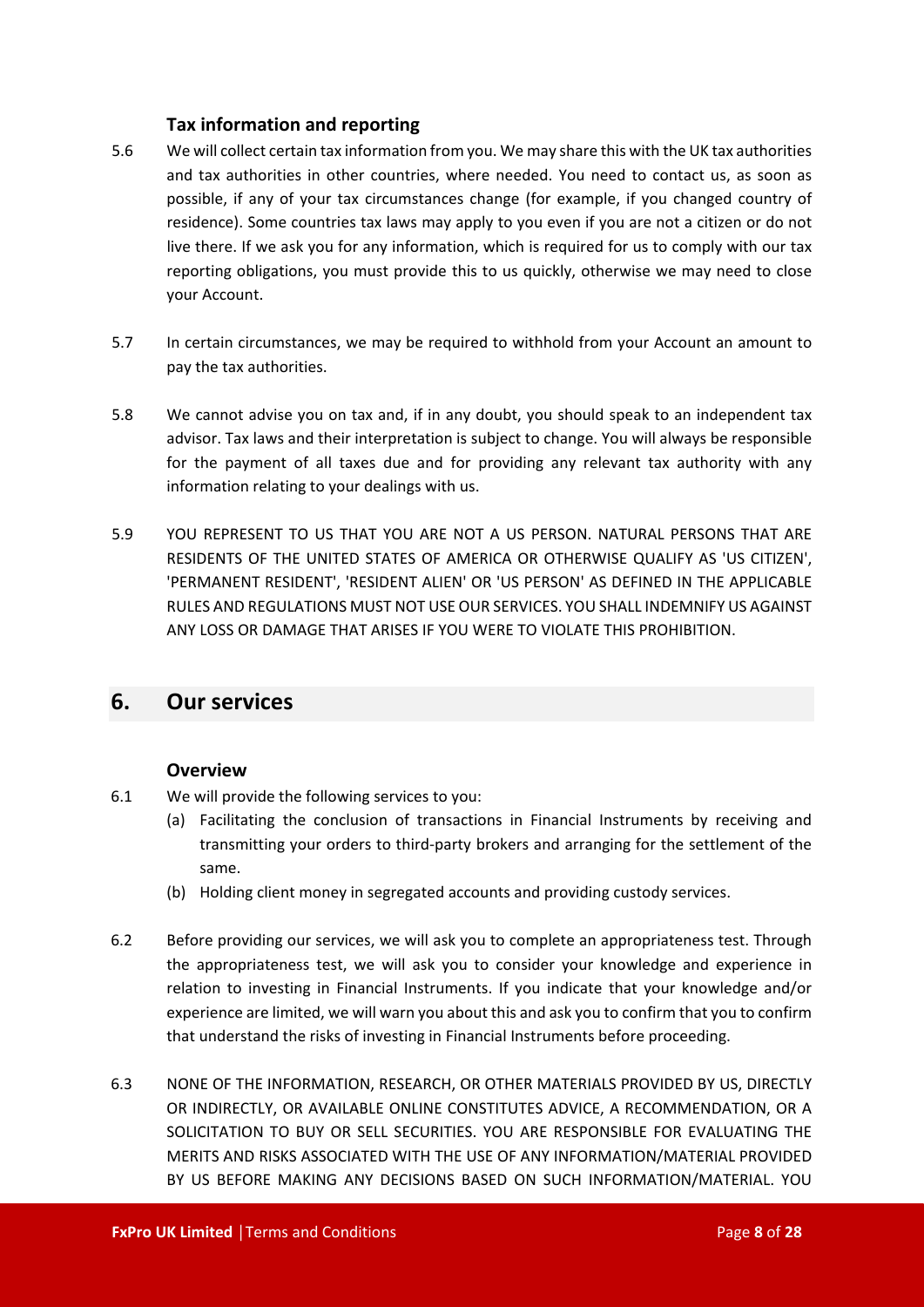AGREE NOT TO HOLD FXPRO OR ANY THIRD-PARTY PROVIDER LIABLE FOR ANY POSSIBLE CLAIM FOR DAMAGES ARISING FROM ANY DECISION YOU MAKE BASED ON THE INFORMATION/MATERIAL MADE AVAILABLE TO YOU. WE CANNOT GUARANTEE THAT INFORMATION/MATERIAL PROVIDED TO YOU IS - AT ALL TIMES - CORRECT. IT IS YOUR RESPONSIBILITY TO ALWAYS REVIEW - CRITICALLY - THE INFORMATION PROVIDED TO YOU ABOUT FINANCIAL INSTRUMENTS (FOR EXAMPLE, BY CHECKING THAT THE INFORMATION PROVIDED IS IN LINE WITH THE INFORMATION AVAILABLE ON THE WEBSITE OF THE ISSUER OR OTHER PUBLICLY AVAILABLE SOURCES).

- 6.4 You are obliged to use our services in a careful and prudent manner. You must not enter into significant transactions or positions in Financial Instruments, which you do not sufficiently understand the effect of, or which might result in a higher risk than what is proportional to your financial position.
- 6.5 For details regarding the facilitation of transactions, please refer to our **Order Execution Policy** availabl[e online](https://www.bnkpro.com/).
- 6.6 Where applicable, we will also provide you with Key Investor Information Documents (**KIID**) for informative purposes only. The KIID is a regulatory document prepared by the exchange traded fund (**ETF**) fund manager, which explains in summary the investment policy, the main risks, the costs and charges, the past performance and where you can find additional information on the ETF.

#### **Your Instructions**

- 6.7 We will act on your instructions, unless we believe that:
	- (a) an instruction if executed will cause the funds of your Account to become insufficient and therefore you will be unable to cover the cost of the transaction (including the payment of any commission, charges, taxes and any amount in addition to the current price of the Financial Instrument(s) that we reasonably consider to be necessary);
	- (b) the instruction has not been made by you;
	- (c) the instruction is ambiguous or unclear;
	- (d) the instruction is against the law or has been made with fraudulent or criminal intent or in violation of these Terms;
	- (e) carrying out the instruction, may result in us being in breach of any laws or regulations.

## **Trade confirmations and statements**

6.8 We will confirm the execution of an order by transmitting an electronic confirmation to you through the App or Web Platform. Trading statements are available through your Account on a real time basis. You agree to accept electronic trade confirmations and statements instead of printed ones. You understand that trade confirmations and statements of order executions may be erroneous for various reasons including, but not limited to, cancellation or adjustment by an exchange.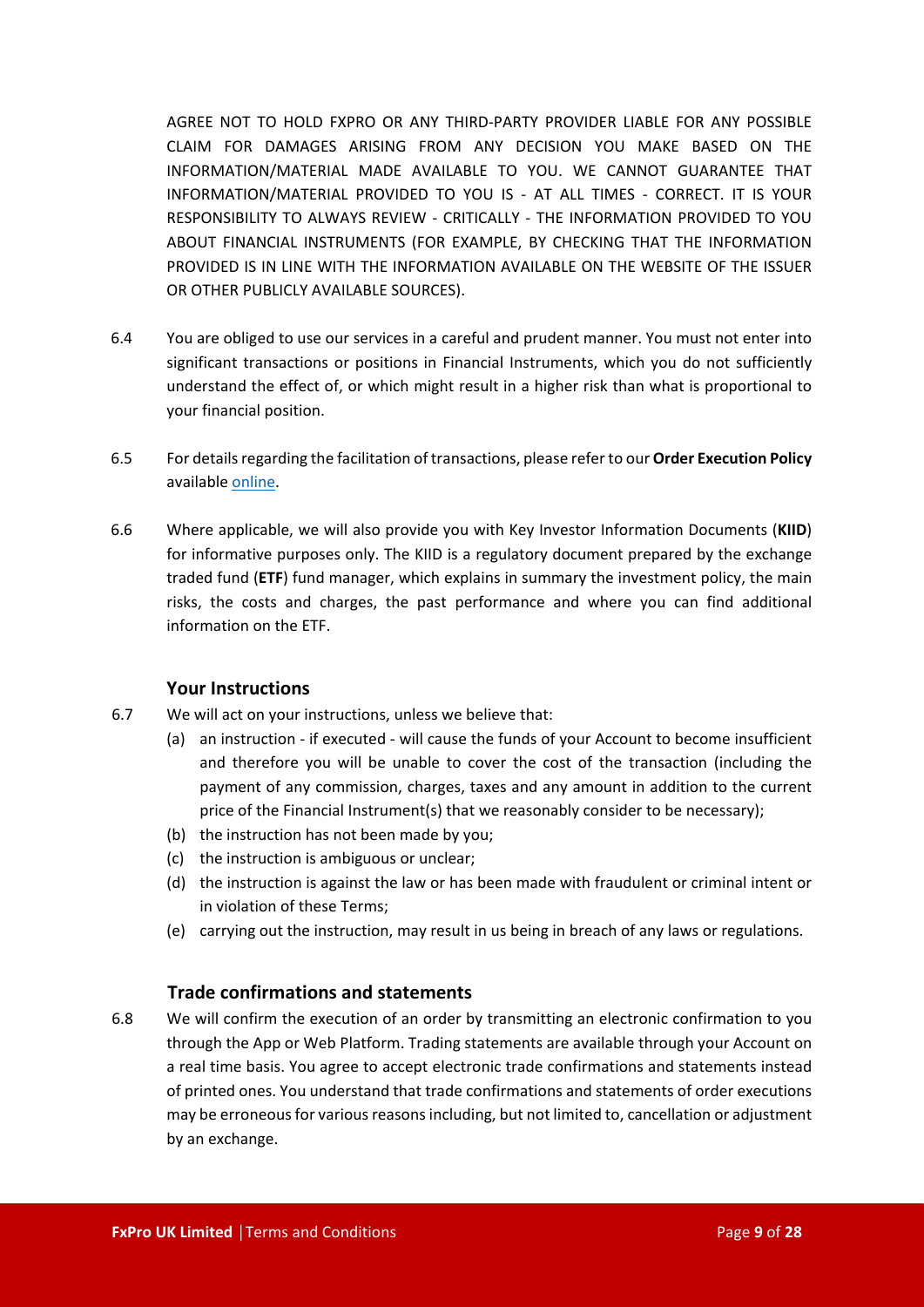- 6.9 You must notify us by telephone at the telephone number(s) specified [online](https://bnkpro.com/) or by e-mail to the Support Department as soon as reasonably possible after you become aware, or should have become aware, that: (1) you have failed to receive an accurate confirmation of an execution or cancellation; (2) you have received a confirmation that is not consistent with your order(s); (3) you have received confirmation of execution of an order that you did not place; or (4) you have received a confirmation, Account statement, or other information reflecting inaccurate orders, trades, account balances, securities positions, funds or transaction history.
- 6.10 In the event that we confirm an execution in error, and you unreasonably delay in reporting such error, we reserve the right to require you to accept the trade, or to remove the trade from your Account. You understand and agree that we may adjust your Account to correct any error. You agree to promptly return to us, as the case may be, any assets distributed to you to which you were not entitled.

## **Compliance with the FCA rules**

- 6.11 You represent that you will abide by the FCA rules. Examples of behaviour that is illegal can be found below:
	- (a) Insider dealing means that you possess confidential information about the securities or the issuer of the securities that would have an effect on the price of the securities if it would be public and you act (whether by investing or divesting) based on the confidential information.
	- (b) Price manipulation means the artificial inflation or deflation of the price of a security or the attempt to do so; for instance, by entering a multitude of small orders that give the misleading impression that there is a high demand for the relevant security.
- 6.12 Many different strategies are deemed to be market abuse. Be aware of the meaning of this term when considering your orders. When in doubt, it is advisable to seek professional advice.

## <span id="page-9-0"></span>**7. How the app and web platform work**

- 7.1 You will be able to manage your Account through the App and Web Platform.
- 7.2 You can check the balance of your Account and access a record of all orders, and more by accessing the App and Web Platform.
- 7.3 You are responsible for ensuring that the system through which you are accessing the App and Web Platform (including the equipment and software) conforms to the minimum technical requirements described online.
- 7.4 To ensure complete and proper access to your Account, you agree to maintain the latest version of the App and Web Platform on your mobile device and computer, respectively. If you make unauthorised modifications to your mobile device and computer, such as by disabling hardware or software controls (for example, through a process sometimes known as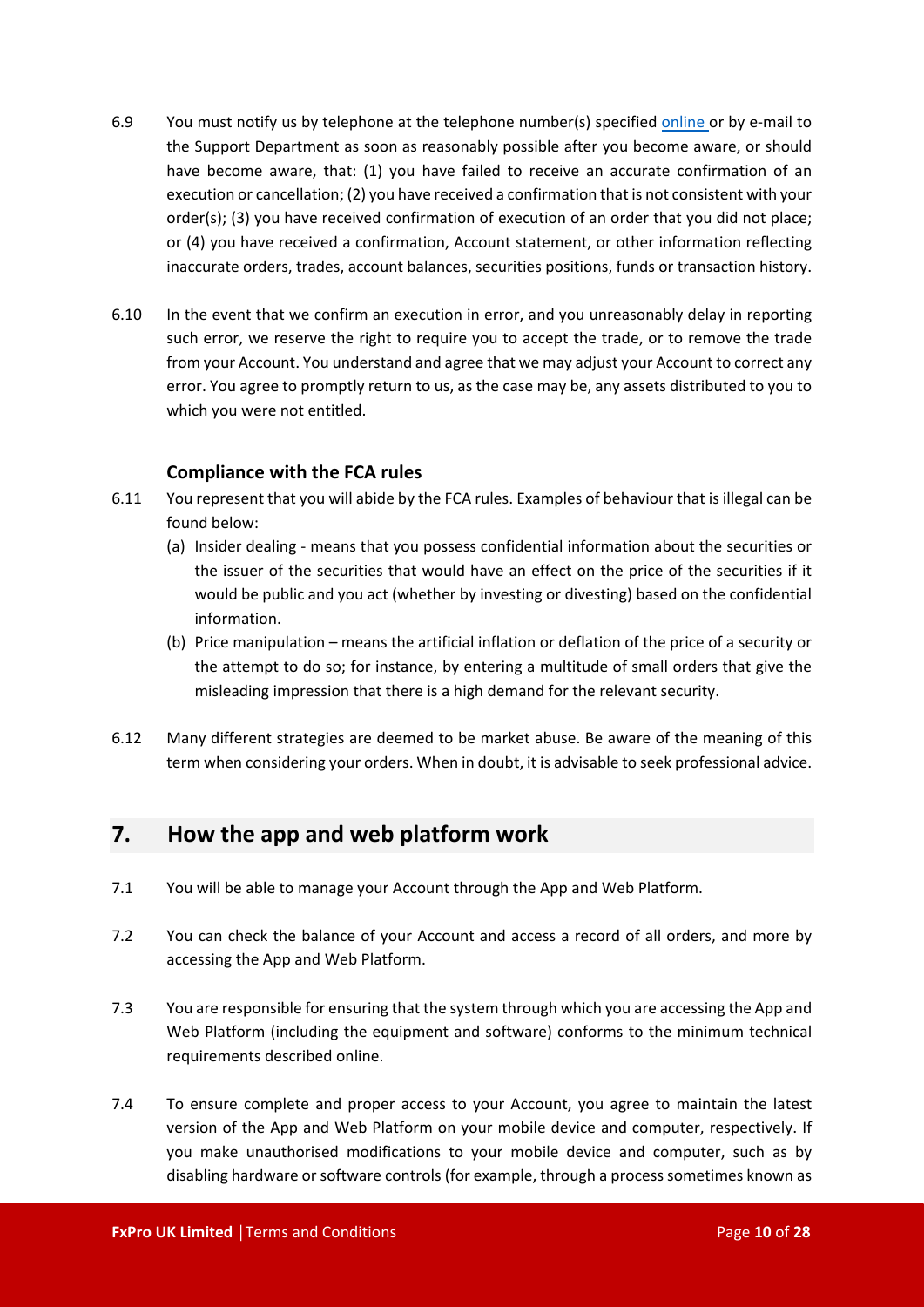'jailbreaking'), your mobile device and computer may no longer be eligible to access or manage your Account. You acknowledge that use of a modified mobile device or computer in connection with your Account is expressly prohibited, constitutes a violation of these Terms, and could result in us denying or limiting your access to or closing your Account as well as any other remedies available to us under these Terms.

## <span id="page-10-0"></span>**8. How your account works**

## **Transfers into your account**

- 8.1 You can transfer into your Account any amount using the App.
- 8.2 You may use your Account for securities trading and investing. You may not use or permit your Account to be used for any illegal purpose, including in connection with unlawful or illegal goods or services.

## **Transfers into your account by mistake**

8.3 If we transfer into your Account an amount by mistake or because of a system error, we will automatically take it out. If you have insufficient funds in your Account, you will have to repay us the relevant amount. If you use any funds sent to you by mistake, we will have a claim on those funds, together with any profit derived from the use of those funds, on behalf of the beneficial owner. In the same way, we will not compensate you for any losses incurred by you because you used the said funds.

## **Transfers to your account**

- 8.4 You can transfer money to your Account, through the App, if you have sufficient funds to cover the full amount of the transfer. If you do not, we will refuse the transfer. If, for some reason, your transfer is permitted despite insufficient funds you are responsible for repaying us. Otherwise, your Account will be in arrears and the provisions of the **[Using money in one](#page-10-1)  [Account to pay off another \(known as 'set off'\)](#page-10-1)** section will apply.
- 8.5 We will treat a transfer to your Account as being authorised by you when you use your App to instruct such a transfer.
- 8.6 You are responsible for ensuring that you have enough Balance in your Account to cover all orders.

## **Using money in one account to pay off another (known as 'set off')**

<span id="page-10-1"></span>8.7 If you are in arrears or owe us any money for any reason, we may set off amounts you hold with us, against the amounts you owe us. We will only exercise this right where we consider it reasonable to do so and, where practicable, once we have given you notice in advance.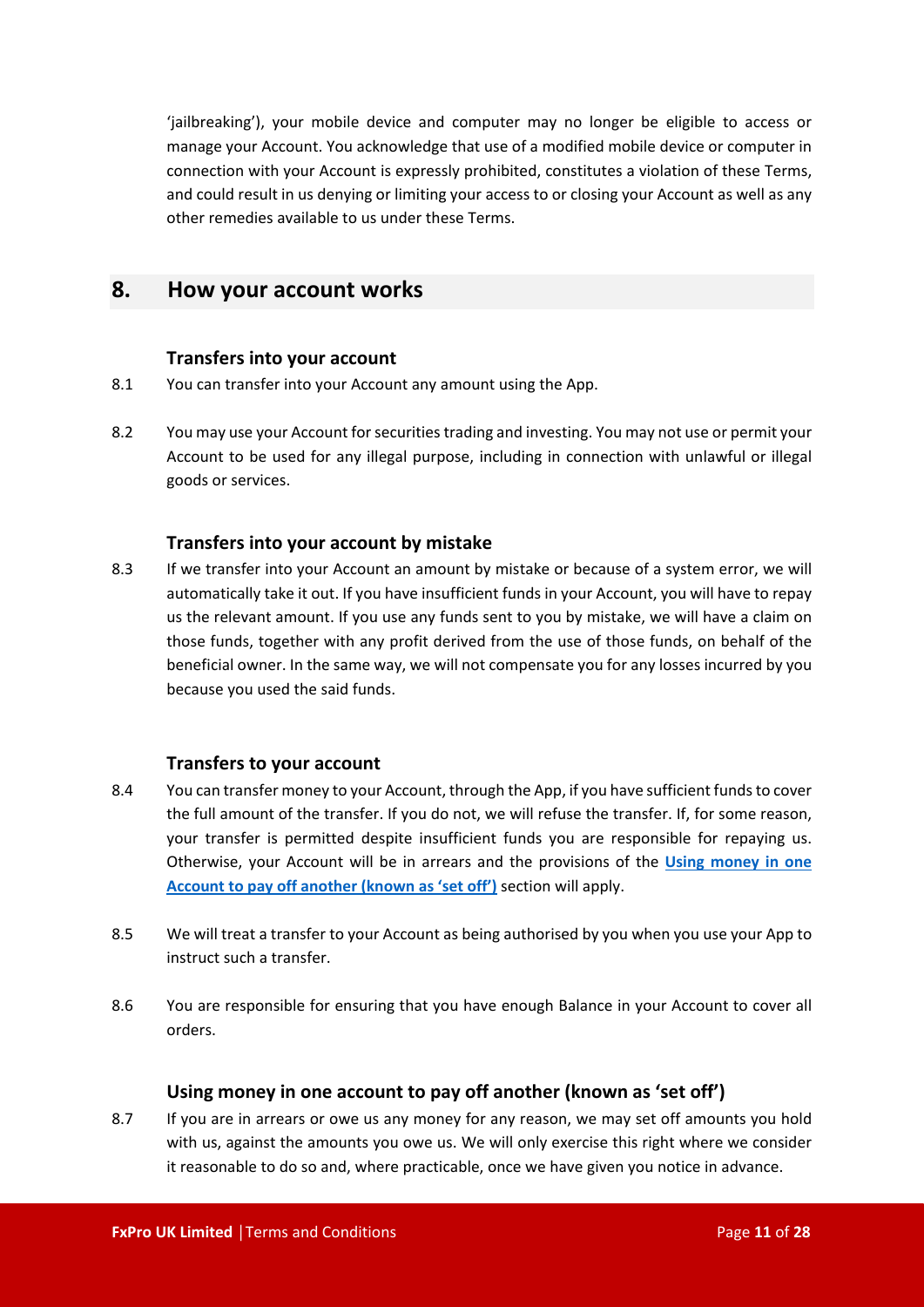To the extent permitted by law, where we say 'we' in this section we mean FxPro UK Limited and any FxPro® Group company.

## **When we might stop or reject transfers**

- 8.8 Notwithstanding any other clause in these Terms, we might temporarily stop to investigate or reject a transfer into/out of your Account if it is necessary for security, legal or other reasons. For example, we might temporarily stop or reject a transfer because:
	- (a) of lack of available balance in your e-money account(s)
	- (b) of errors, failures or refusals of any third party
	- (c) of legal or regulatory reasons (including causing us to breach a court order)
	- (d) it exposes us to action or censure from any government, regulator or law enforcement agency
	- (e) there is fraudulent or criminal activity involved
	- (f) there is a suspected or actual breach of security or misuse of your details or mobile device
	- (g) we have reasonable grounds to believe that you are in breach of these Terms.
- 8.9 We will tell you if this happens and why unless there is a legal reason, which prohibits us from doing so.

#### **What to do if you need someone else to look after your accounts**

- 8.10 There may be circumstances (for example, in case of physical disability or mental incapacity) when you need to allow someone else to access or run your Account on your behalf.
- 8.11 If you need to do that it is important that you contact us in advance (i.e., before allowing a person to operate your Account).

## <span id="page-11-0"></span>**9. Use of market data**

- 9.1 All market data found in the App, Web Platform and [online](https://bnkpro.com/) is powered by [Refinitiv](https://www.refinitiv.com/) based on a limited, non-exclusive, revocable, non-transferable licence to use the data solely for your own non-commercial entertainment purposes. We are not responsible for any use of content by you outside its scope as stated in these Terms.
- 9.2 Any market data that you receiv[e online](https://bnkpro.com/) is at best delayed intraday data and not real-time. Share price information may be rounded up/down and therefore not entirely accurate. The same applies for any data that you receive through the App and Web Platform unless you successfully subscribe to receive such data on a real-time basis.
- 9.3 ALL MARKET DATA IS PROVIDED TO YOU FOR GENERAL INFORMATION AND USE ONLY AND IS NOT INTENDED TO ADDRESS YOUR PARTICULAR REQUIREMENTS. SPECIFICALLY, THE CONTENT DOES NOT CONSTITUTE ANY FORM OF ADVICE, RECOMMENDATION,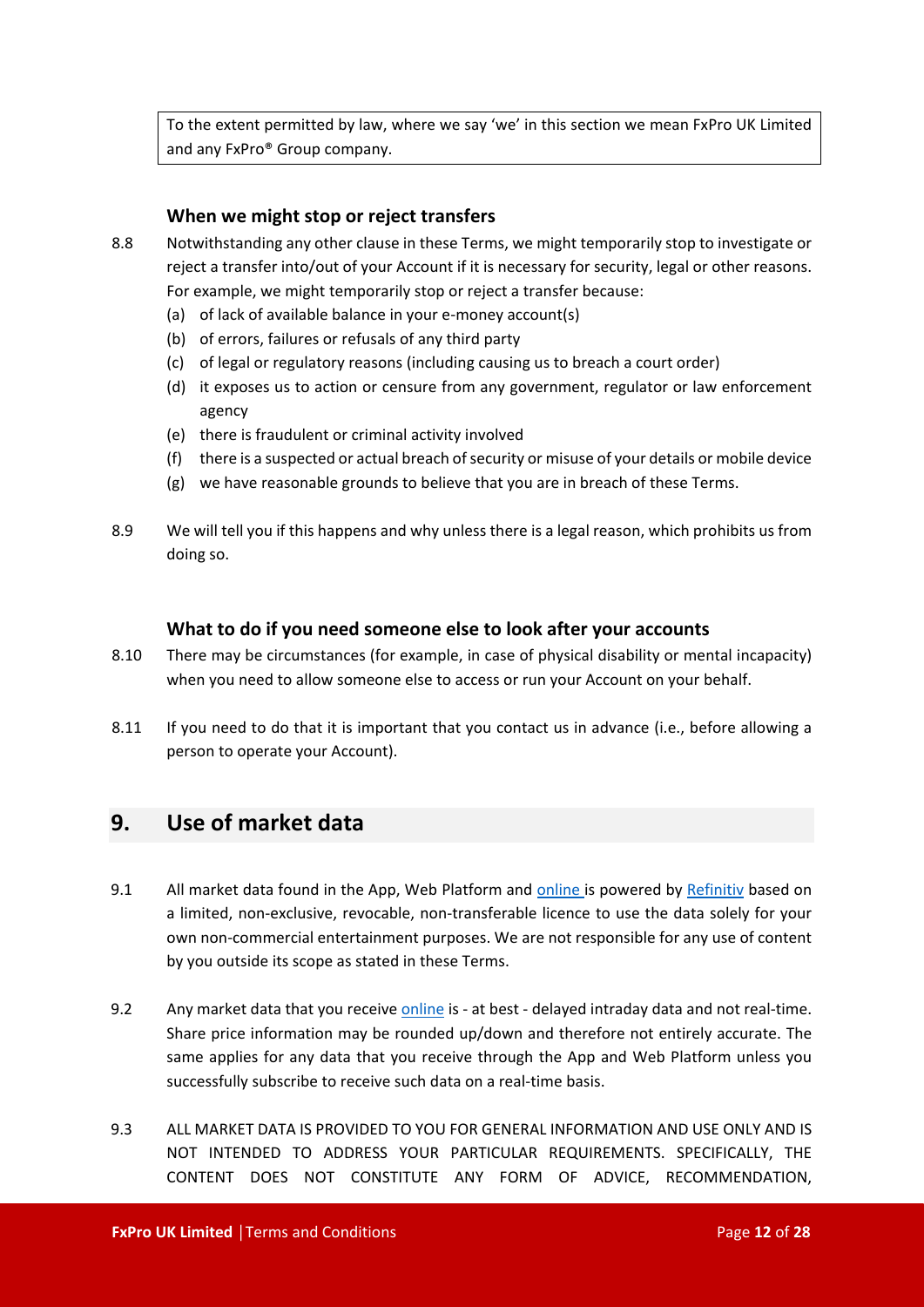REPRESENTATION, ENDORSEMENT OR ARRANGEMENT BY US AND IS NOT INTENDED TO BE RELIED UPON BY YOU IN MAKING (OR REFRAINING FROM MAKING) ANY SPECIFIC INVESTMENT OR OTHER DECISIONS.

- 9.4 The market data can only be received and used by you, provided that:
	- (a) you will be responsible and liable for compliance with these Terms at all times
	- (b) you agree, where requested, to provide accurate and complete information to us or to the third parties, or their appointed agents, from whom we receive the market data regarding your access to, and use of, the market data
	- (c) you allow us and third parties, or their appointed agents, from whom we receive the market data, access to your premises at reasonable times and on reasonable notice in order to inspect and audit your access and use of the data.
- 9.5 We, or third parties, may terminate and/or suspend your access to the market data immediately, in full or in part, at any time.
- 9.6 The market data and any and all rights of any kind are the property of third parties that provide the data to us; third parties incur considerable cost and expense and expend considerable effort in generating and providing the same.
- 9.7 A breach by you of any of the terms of this section may result in irreparable and continuing damage to these third parties, for which there may or will be no adequate remedy at law. In the event of such breach, the third parties will be entitled to apply for injunctive relief and/or a decree for specific performance and such other and further relief as may be appropriate.
- 9.8 Whilst the third parties attempt to ensure that the market data is accurate, the market data is provided 'as is' and on an 'as available' basis and may not be accurate or up to date. Data may or may not have been prepared by the third parties but is made available without responsibility on their part. FxPro and the third parties do not guarantee the accuracy, timeliness, completeness, performance, or fitness for a particular purpose of the data. No responsibility is accepted by or on behalf of FxPro and the third parties and their appointed agents for any errors, omissions, or inaccuracies in the market data. We, the third parties and their appointed agents accept no liability for the results of any acts or omissions taken on the basis of the market data.
- 9.9 Save as provided in the paragraph above, you must not in any way, directly or indirectly use, display, access, transfer, re-distribute, reference, re-sell or sub-license the market data to third parties and/or use the market data (or any of the information contained therein) for any illegal purpose or to bring FxPro and third parties from which FxPro receives the market data, their members, business or markets into disrepute.
- 9.10 You acknowledge and consent that real time market data fees will be deducted from your Account accordingly without obtaining any additional consent from you.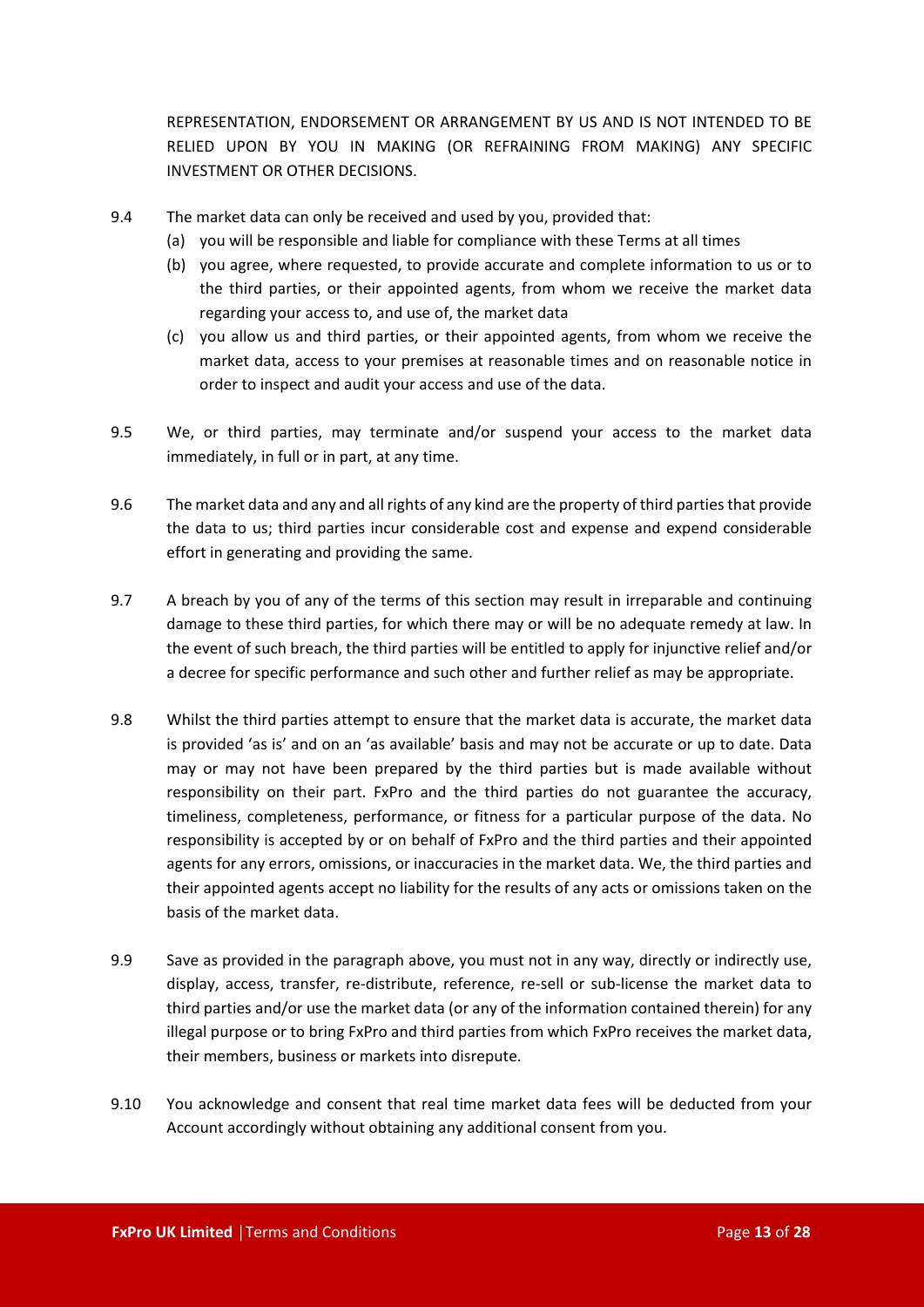# <span id="page-13-0"></span>**10. Shareholders' meetings and corporate actions**

- 10.1 For corporate actions that require a choice from you, we will exercise best efforts to timely send you an email in which we invite you to provide us with your instruction. This includes your right to attend and vote at general and extraordinary shareholders' meetings. Attending a shareholders meeting is not possible or practicable in each jurisdiction and for each issuer and can only be enabled by us on a best effort basis.
- 10.2 You can submit corporate action instructions by e-mail to our Corporate Instructions Desk [\(invest@bnkpro.co.uk\)](mailto:invest@bnkpro.co.uk). We must be provided with any corporate action instruction before the deadline. The deadline is the date and time specified by us and may differ from the date and time specified by the issuer so that we have sufficient time to process your instructions. You can change the choice that you made for a corporate action until the deadline. If the terms of a corporate event require an election to be made on behalf of our entire nominee holding in a company, we may not offer an option to you, where it is reasonable to do so. We will try to give you an alternative option but cannot guarantee that this will match the options offered by that company.
- 10.3 Share blocking may be applicable for certain corporate actions such as acquisition bids when you decide to accept the bid. After realisation of the bid, you will receive the offered amount/securities in exchange for the securities that have been bought from you on the payment date.
- 10.4 We do not have any obligation to take any action if we do not receive specific written instructions from you. It is entirely your own responsibility, if you fail to timely provide such instructions.
- 10.5 Where a corporate action results in a fractional entitlement to a part of a share, then we will aggregate those fractional entitlements and sell such fractional shares and credit your Account with a cash value.
- 10.6 We will reflect a corporate action on your Account as soon as practicable after we have received confirmation that the corporate event has been completed from our custodian(s).

## <span id="page-13-1"></span>**11. Fees, charges, and taxes**

- 11.1 The Fees and Charges for our services are available [online](https://bnkpro.com/).
- 11.2 We may unilaterally alter our Fees and Charges at any time, in line with the general situation and customary practices. We will inform you of such Fees and Charges in advance through the App or in writing through e-mail or by any other appropriate means.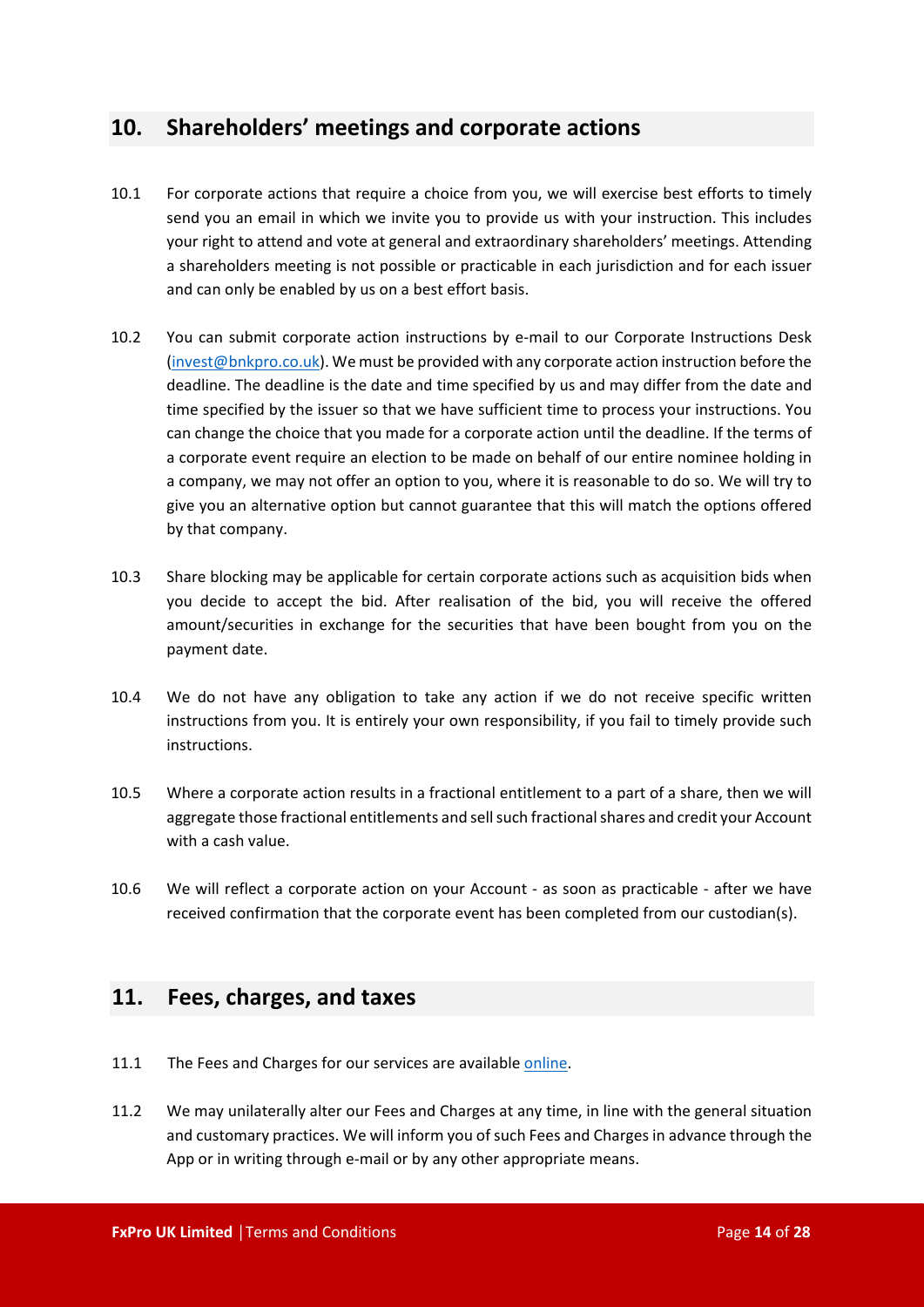- 11.3 When you trade Financial Instruments denoted in a currency different than your Account currency, we will exchange cash funds between the base currency and the other currency through spot foreign exchange transactions. You will pay us a transaction fee, in the form of spread, for each foreign exchange transaction. We may modify the exchange fee upon notifying you - a notice can be made online or otherwise.
- 11.4 In addition, other applicable Fees and Charges may exist in relation to buying, selling, or holding a Financial Instrument depending on the underlying market and the Financial Instrument being bought, sold, or held. You may also incur additional Fees and Charges in the case of delayed or failed settlement of a transaction. Any such amounts will be your responsibility and - where appropriate - will be deducted from your Account.
- 11.5 You must pay, or reimburse, us for any Fees and Charges applicable, now or in the future, relating to our services pursuant to these Terms.
- 11.6 Dividends received may be subject to withholding tax at source. In case you are resident in a country where due to tax treaties you may be entitled to a reduced withholding tax, it is your responsibility to take the necessary actions to reclaim any withheld tax.
- 11.7 We may, at any time and without notice, sell Financial Instruments or other assets held by us or any associated company in custody or Financial Instruments which we control on your behalf, to discharge any or all of your obligations towards us, as these arise under these Terms. If we must sell Financial Instruments held on your behalf to meet your obligations towards us, we will charge commission and any other applicable charges and taxes. You will continue to be responsible to repay us any outstanding balance that is due after we sell the Financial Instruments. The difference in value will become payable to us immediately.

# <span id="page-14-0"></span>**12. How to keep your account and security details secure**

- 12.1 You must always use the App and Web Platform in a careful and prudent manner and access them from a secure, safe, and virus-free mobile device and computer, respectively.
- 12.2 You need to ensure that you do everything possible to stop your Account from being misused. You can do this by keeping your mobile device, Account and Security Details (including Access Codes) safe and confidential. For example, you should not:
	- (a) let others use your mobile device or computer
	- (b) leave your mobile device or computer unattended while you are logged into the App
	- (c) do not choose Security Details that can be easily guessed
	- (d) share or let anyone know your Security Details
	- (e) delete any biometric access from a mobile device or computer that could be used by someone else to access your Account
	- (f) before passing on your mobile device or computer to another person (for example, if you sell your mobile or send it to be repaired) delete any relevant details.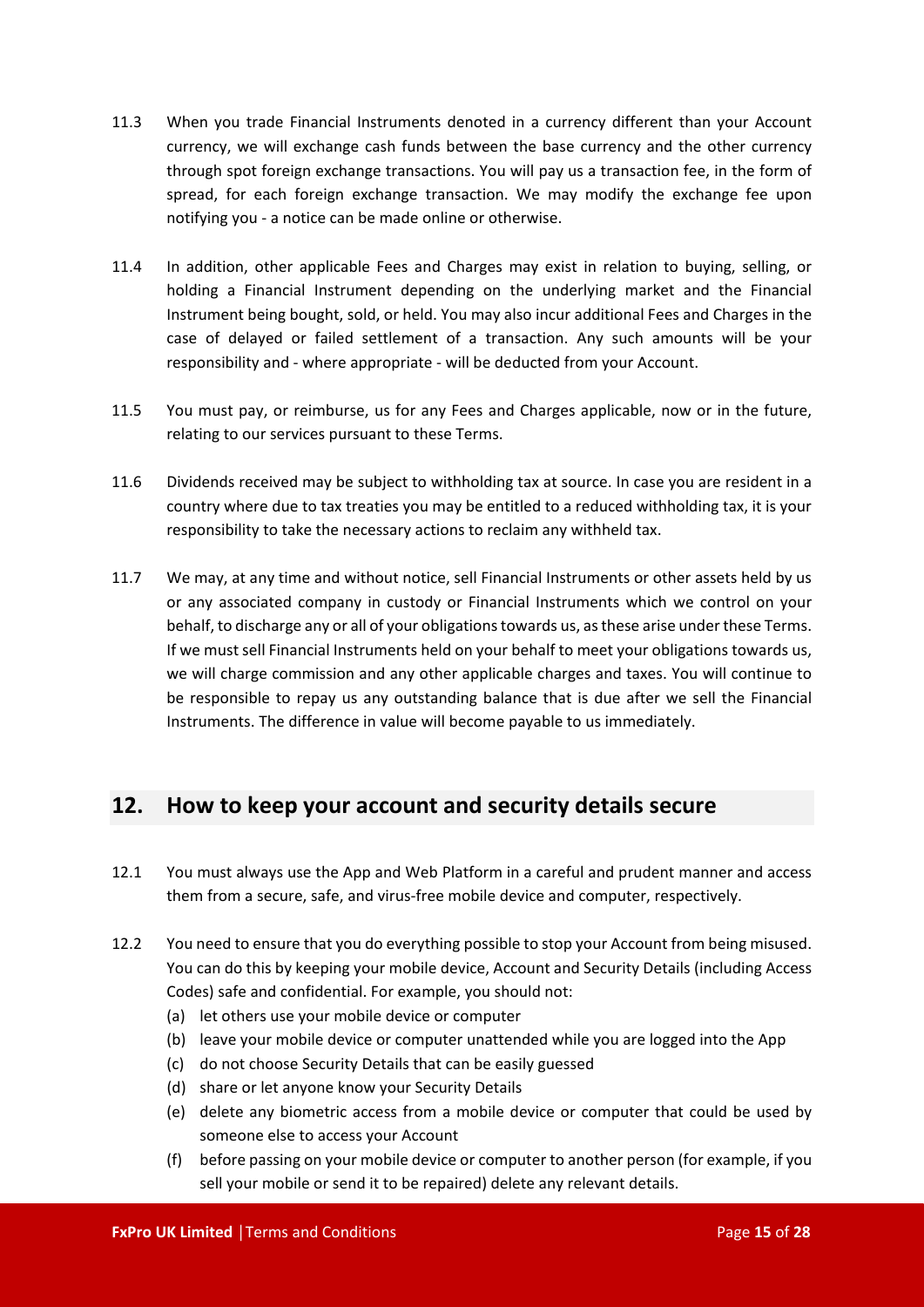You can find [online](https://bnkpro.com/) several other tips on how you can protect your Account and personal data.

- 12.3 If you suspect that someone else knows your Security Details, please change them immediately and contact us to inform us accordingly.
- 12.4 We are unable to know if another person has entered, or is entering, orders using your Account. Any orders submitted through your Account remain your responsibility even in the case of unauthorised access of your Account by a third party.

## <span id="page-15-0"></span>**13. When we might block access to your account**

- 13.1 The safety and security of your personal data is important to us. We will do everything we reasonably can to stop any unauthorised access to your Account. It is important that you do the same.
- 13.2 For your protection and the protection of your money with us we will restrict or block, if needed, your access to your Account. If you suspect that another person - without your authority - accessed or used your Account, please contact us immediately.
- 13.3 If we have any security concerns, we might block your access to your Account. We might also do this if we are concerned about unauthorised or fraudulent use of your Account.
- 13.4 Before blocking your Account, we will try to contact you unless we are unable to do so because of legal or security reasons. We will reinstate your access as soon as the issues for blocking your Account are resolved.
- 1.1 If, in our sole discretion, we believe that you have been involved in any fraud or crime or violation of laws or regulations, or you are otherwise involved in any suspicious activity (whether victim or perpetrator or otherwise), we may block your Account and liquidate funds or assets (if necessary).
- 13.5 If we block your Account, it means that you will generally not be able to buy or sell any new Financial Instruments, but you will be permitted to sell any Financial Instruments we already hold for you.
- 13.6 You will also not be able to deposit additional funds in your Account, but you will be permitted to withdraw existing funds from your Account. We may not notify you that your Account has been blocked, but we will notify you in case your Account is terminated.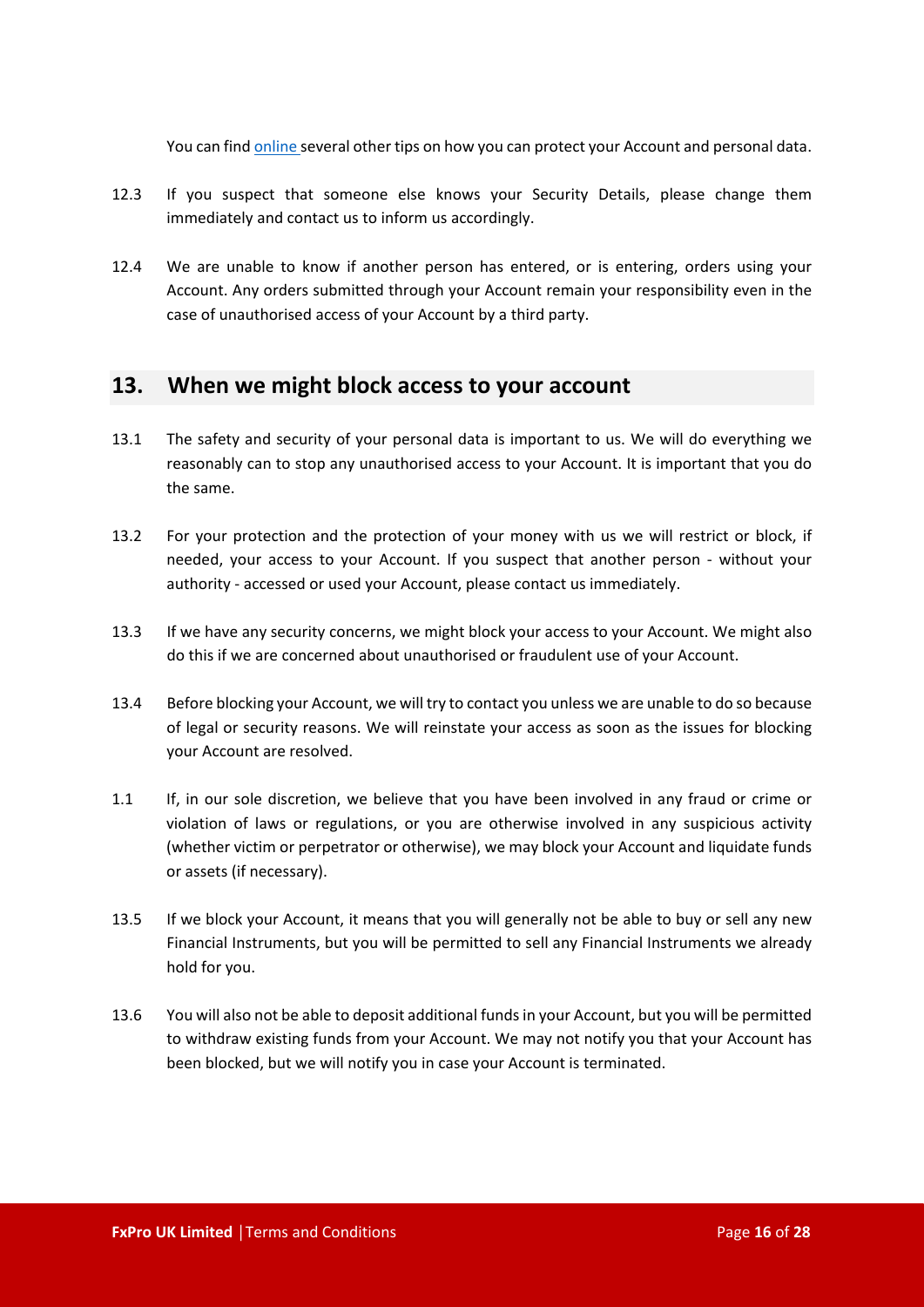# <span id="page-16-0"></span>**14. When we might do changes to these terms**

## **When we will tell you in advance**

- 14.1 From time to time, we might do changes to these Terms relating to, for example
	- (a) our products or services
	- (b) laws or regulations.

If we do a change that is not to your benefit, we will always give you notice.

## **What you can do when we tell you about a change**

- 14.2 If you do not tell us that you want to close your Account before the change takes, we will assume you have accepted it. Any changes to these Terms become effective at the end of the notice period, as indicated in the relevant communication.
- 14.3 If you do not accept the change and you inform us about it, you can close your Account without any penalty.

## **When we will not tell you in advance about a change**

14.4 If a change to these Terms benefits you, we might tell you after we have made a change.

# <span id="page-16-1"></span>**15. Keeping your money safe**

- 15.1 We will treat your money according to the FCA 'Client Money' rules. This means that your money will be kept separate from our own. When we receive your money, we will place it into a dedicated client bank account held at a regulated credit institution. This is known as 'safeguarding' and protects your money in the unlikely event that we become insolvent. In the unlikely event that the credit institution becomes insolvent, your money may be at risk.
- 15.2 Your money will be pooled with money belonging to other clients of ours in a segregated account. Therefore, no single client will have a claim against a specific sum in a specific segregated account in the event of insolvency.
- 15.3 In general, accounts held with credit institutions, including omnibus accounts, face various risks, including potentially being treated as one account in case the credit institution defaults. Under such circumstances, the enforcement of the national deposit guarantee scheme may apply without consideration of the ultimate beneficial owners of an omnibus account. The funds held in the omnibus segregated accounts may be exposed to obligations of FxPro connected with the positions of other clients.
- 15.4 We will exercise reasonable skill, care and diligence in the selection, appointment and periodic review of the credit institutions we will hold client money with. To this end, we consider the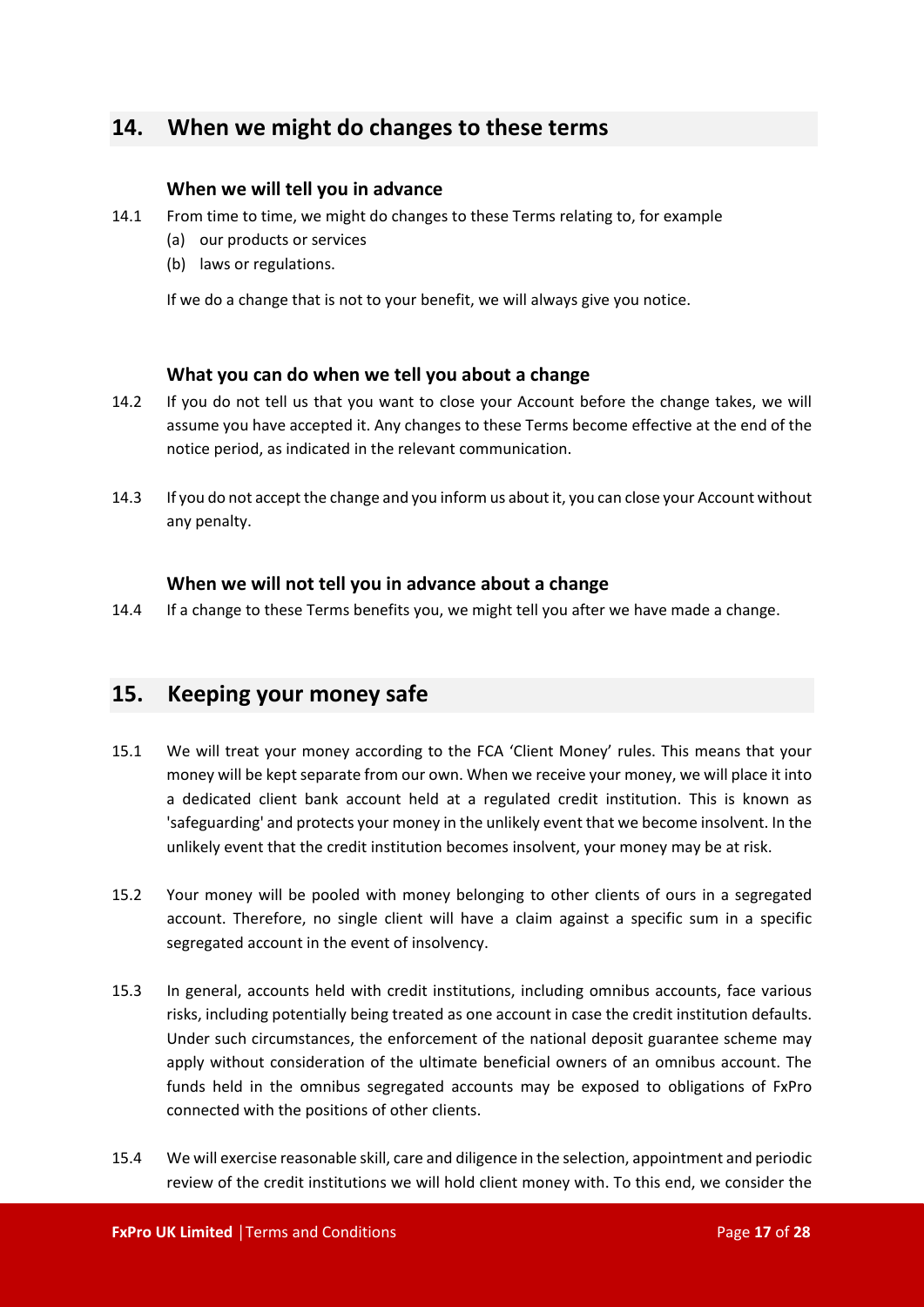credit rating of the institution(s) prior to depositing any client money and take reasonable steps to periodically monitor their credit risk. We may use multiple institutions to ensure diversification and allocate internal percentage limits for each institution we decide to use.

- 15.5 We will not pay any interest on any client money held on your behalf, regardless of whether we receive interest on those deposits from the financial institution(s) with which we hold the funds.
- 15.6 You can deposit/withdraw funds in your Account through the App and specifically your emoney account. When you transfer funds to us, the funds will be credited to your Account, net of any transfer fees, after the transfer is cleared and settled. All withdrawals from your Account will be credited to your e-money account.
- 15.7 We may request additional information and/or documentation at any time to be satisfied that your dealings with us, including transfers, are legitimate, or for any other reason. It is your responsibility to provide us with complete and accurate information. If you fail to do so there may be delays in a transfer instruction being processed, and/or it may even be rejected. We may decline any transfer request where we believe that such request may lead to a breach of any legal and/or regulatory obligation.
- 15.8 If we reject a transfer, we may return the funds to your e-money account, net of any transfer fees or charges, which we may incur.
- 15.9 If you buy an instrument, you will be responsible to pay the consideration for the transaction, plus any commission payable and all applicable charges and taxes. These will be deducted from your Account and held by us pending settlement, however these will not be treated as client money on the day of expected settlement. It is always your responsibility to ensure that sufficient cleared funds are available in your Account to satisfy settlement of any transaction plus any commission, charges and taxes associated with that transaction. If you sell an instrument, the consideration for the transaction, less any commission and all applicable charges and taxes to that transaction, will be available in your Account for reinvestment, but will not be available for withdrawal from your Account until the transaction has settled.
- 15.10 If any amount is due from you to us, then such amount will be deducted from your Account and we will consider the obligation as satisfied and discharged. We reserve our rights on any obligation, which cannot be satisfied due to - for example - insufficient funds in your Account.
- 15.11 Where your Account is inactive for a period of 6 years with a positive balance (i.e., there are funds available in your Account), and you fail to be contacted after we take all reasonable steps to do so, we will have the right to cease treating those funds as client money and will transfer them either to a suspense account or to a charity of our choice. An account will be considered inactive when, during a 6-year period, no transactions have been carried out by you or any authorised person. In such circumstances, we will unconditionally undertake to pay you a sum equal to the relevant client money balance paid away if you seek to claim the client money balance in the future.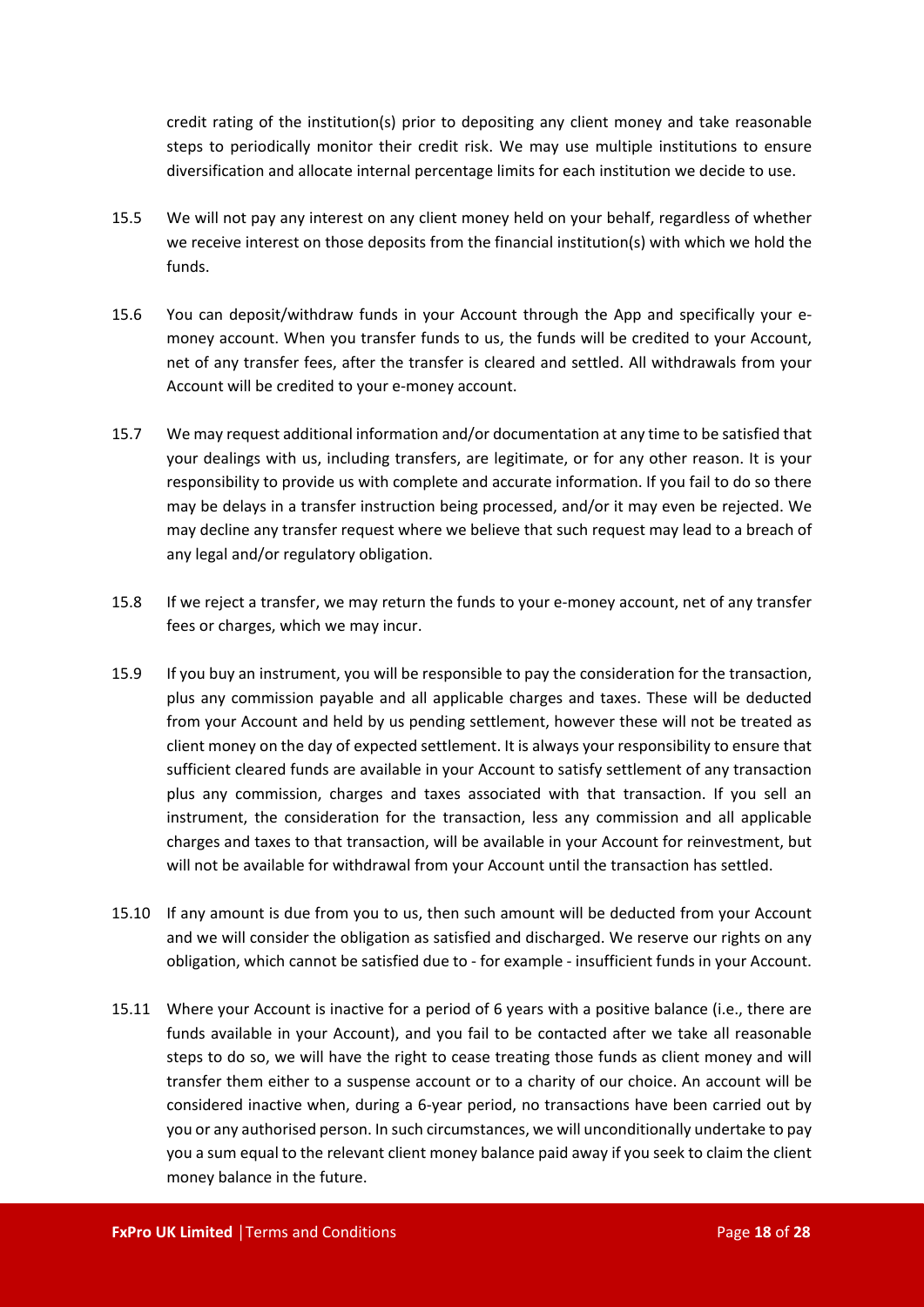15.12 FxPro UK Limited is a member of the FSCS, which protects individuals and small companies that have invested money or financial instruments through a regulated investment company. The FSCS may compensate each person for up to GBP85.000 if the investment company cannot meet its obligations after it has been declared bankrupt. You can learn more about this by visiting the FSCS website at fscs.org.uk.

# <span id="page-18-0"></span>**16. Keeping your financial instruments safe**

- 16.1 Custody of Financial Instruments is always in book entry form, by crediting them to an omnibus account. We do not, therefore, hold securities for you 'physically' (i.e., in a safe). We may use sub-custodians who will be holding your Financial Instruments on our behalf in omnibus accounts. An omnibus account is an account that is used by us to hold the Financial Instruments for all or at least one or more of our clients (i.e., mingled together).
- 16.2 We segregate Financial Instruments we hold for you in such a way that they cannot be accessed by our creditors, even if we were to be declared bankrupt. From a legal and regulatory perspective, this is known as 'asset segregation' and serves to protect your investments.
- 16.3 We also require our sub-custodians to provide asset segregation to protect your investments against their bankruptcy. Rules regarding asset segregation are different in every country and there may be countries where asset segregation is not possible or not legally required. If there is no asset segregation in relation to a third party in the custody chain, then the Financial Instruments held with that third party might be lost in case that party becomes bankrupt.
- 16.4 We may enter arrangements to borrow money by third-party brokers to ensure that there are always sufficient funds available to smoothly execute your orders. To do so, those third parties require security (often referred to as 'margin' or 'collateral') in case we are not able to meet our obligations when executing your orders with them. We provide such security by posting cash margin with these third parties from our own funds, as well as granting the parties concerned the right to pledge and to have lien and first priority security interest on the Financial Instruments bought until they are settled in full.
- 16.5 After the execution of the clients' orders the same amount of money will be deducted from the clients' money account to be transferred to the third-party broker and the amount temporarily borrowed, as described in the paragraph above, will be repaid. We have not granted any rights to third-party brokers related to any of your Financial Instruments that are fully settled. You give us the explicit approval to grant the above rights to third parties.
- 16.6 We hold your money and your Financial Instruments with third parties, such as credit institutions and custodians/sub-custodians. In case a third-party defaults, our obligation towards you is limited to what we receive from this third party in relation to such money and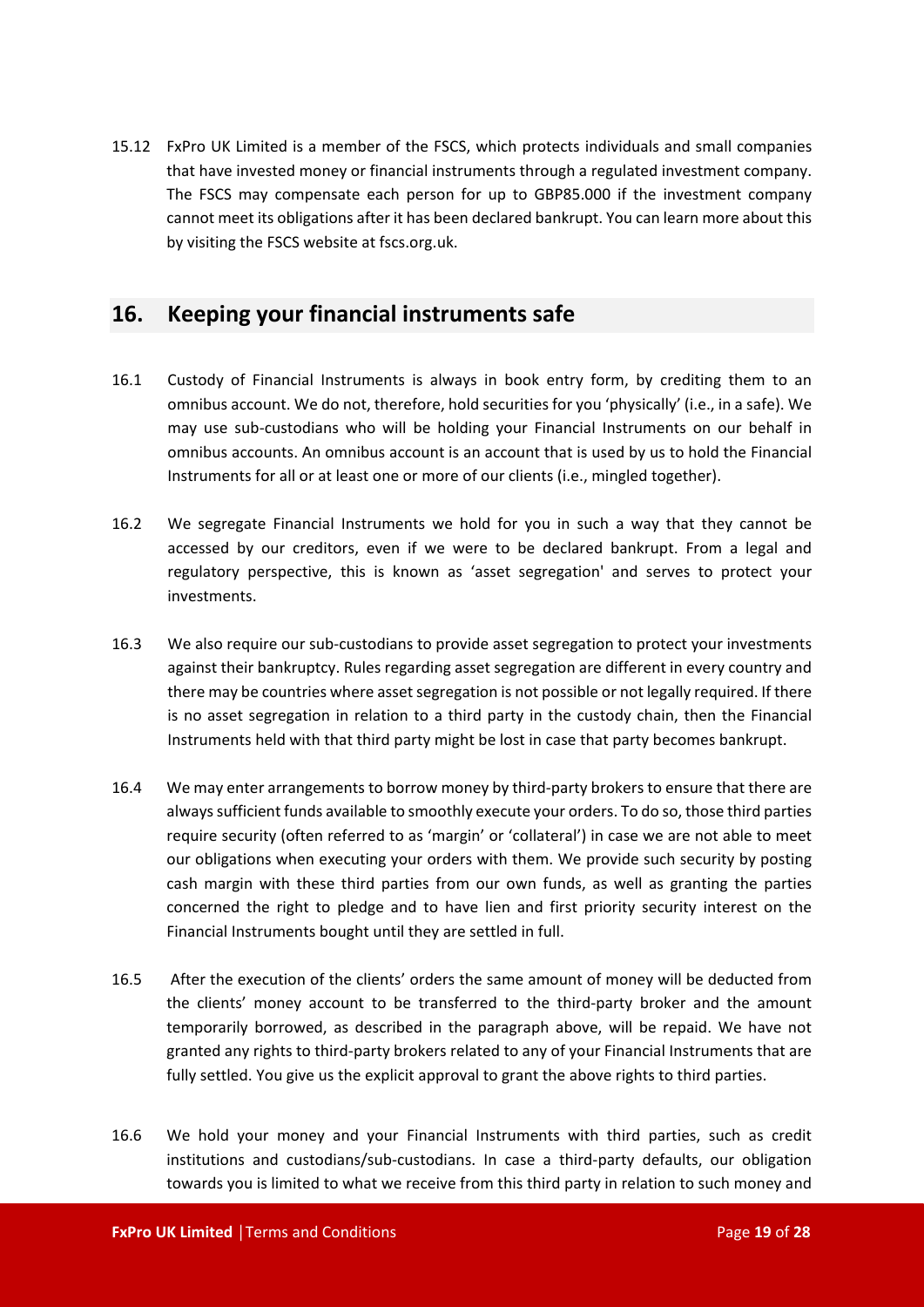Financial Instruments and we are not liable for loss due to the shortcomings of any such third party, unless damage resulted because of the gross fault of FxPro in selecting and monitoring the third party with sufficient diligence.

16.7 If we are unable to meet our obligation in regard to your money and/or Financial Instruments we hold, you may be entitled to compensation from the FSCS. You can learn more about this by visiting the FSCS website at fscs.org.uk.

# <span id="page-19-0"></span>**17. Conflicts of interest and inducements**

- 17.1 When we provide you the services, it is unavoidable that conflicts of interest may occur. For example, between us and you or between you and other FxPro clients. We will make all reasonable efforts to recognise such conflicts of interest and prevent or control them.
- 17.2 We have established a policy and certain procedures for the identification and management of conflicts of interest. A summary can be found in the **Conflicts of Interest Policy** available [online.](https://bnkpro.com/) If, despite the and procedures, a conflict of interest may reasonably be expected to damage the your interests, we will inform you accordingly.
- 17.3 We solely receive a remuneration from our clients. Specifically, we do not receive any inducements in relation to the services that we provide to you. Employees of FxPro may receive minor non-monetary benefits from third parties.

# <span id="page-19-1"></span>**18. An extraordinary event or circumstance beyond our control (known as force majeure)**

- 18.1 An extraordinary event or circumstance includes, but is not limited to, the following:
	- (a) any act, event or occurrence (including without limitation any strike, riot or civil commotion, act of terrorism, war, industrial action, acts and regulations of any governmental or supra national bodies or authorities) that, in our opinion, prevents us from providing you access to a market in one or more of the Financial Instruments in respect of which we ordinarily provide our services;
	- (b) the suspension or closure of any market or the abandonment or failure of any event or the imposition of limits or special or unusual terms on the trading in any such market in relation to any Financial Instruments in respect of which we ordinarily provide our services;
	- (c) the occurrence of an excessive movement in the price of any instrument or our anticipation (acting reasonably) of the occurrence of such a movement;
	- (d) any breakdown or failure of transmission, communication or computer facilities, interruption of power supply, or electronic or communications equipment failure; or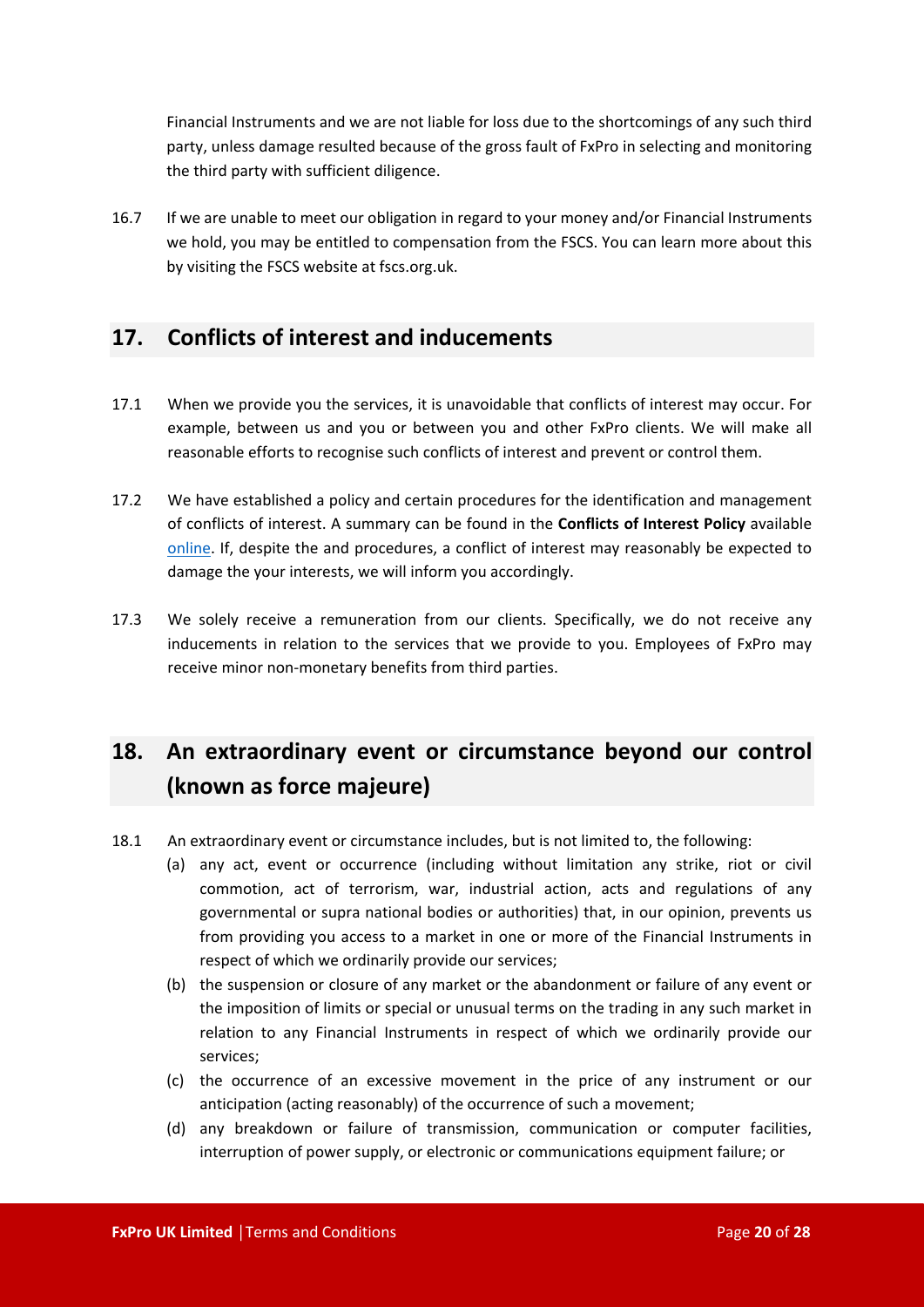- (e) failure of any relevant supplier, intermediate broker, agent or principal of ours, custodian, sub-custodian, dealer, exchange, clearing house or regulatory or self-regulatory organisation, for any reason, to perform its obligations.
- 18.2 Where we determine in our reasonable opinion that an extraordinary event or circumstance occured, we will inform the FCA (where needed) and take reasonable steps to inform you.
- 18.3 If, we determine that, an extraordinary event or circumstance exists we may at our absolute discretion - without notice and at any time:
	- (a) treat any outstanding proposed transaction or instruction to deal as having been cancelled and terminated;
	- (b) sell any Financial Instruments held by us on your behalf at the prevailing market price, at our discretion; or
	- (c) suspend or modify the application of all or any part of these Terms if the extraordinary event or circumstance makes it impossible or impracticable for us to comply with the term(s) in question.

# <span id="page-20-0"></span>**19. Who is responsible if one of us does something wrong (known as 'liability')**

- 19.1 We will always try to act in line with these Terms. We will refund you if you lose money because of something we have done wrong or failed to do. We will only refund you the obvious loss you have suffered.
- 19.2 WE WILL EXERCISE BEST EFFORTS TO ENSURE YOU CAN ACCESS OUR SERVICES THROUGH THE APP AND THE WEB PLATFORM, BUT WE DO NOT GUARANTEE THEIR CONTINUOUS AND FAULTLESS OPERATION. WE ARE AUTHORISED TO TEMPORARILY SUSPEND ACCESS TO THE APP AND WEB PLATFORM, FOR INSTANCE IN CONNECTION WITH MALFUNCTIONS OR MAINTENANCE. WE WILL ONLY MAKE USE OF THIS RIGHT WHERE WE DEEM THIS NECESSARY FOR YOUR AND/OR OUR PROTECTION, THE PROVISIONING OF PRICES AND PROPER/ORDERLY FUNCTIONING OF THE MARKETS. YOU ARE RESPONSIBLE FOR MAINTAINING ALTERNATIVE ARRANGEMENT FOR SECURITIES TRADING AND INVESTING IN ADDITION TO YOUR ACCOUNT.
- 19.3 We are not responsible, and we will not refund you for loss that was not directly caused by us. For example, if you incurred losses because of:
	- (a) any changes we do that affect the App, Web Platform and/or your Account and resulted from us fulfilling our legal or regulatory obligations or other mandatory rules.
	- (b) an unusual and/or unforeseeable event outside our control (for example, industrial action or the failure of mechanical or electronic systems such as hardware or software failure)
	- (c) your inability to access the App or Web Platform
	- (d) sharing your information (including Security Details) intentionally or unintentionally with any other person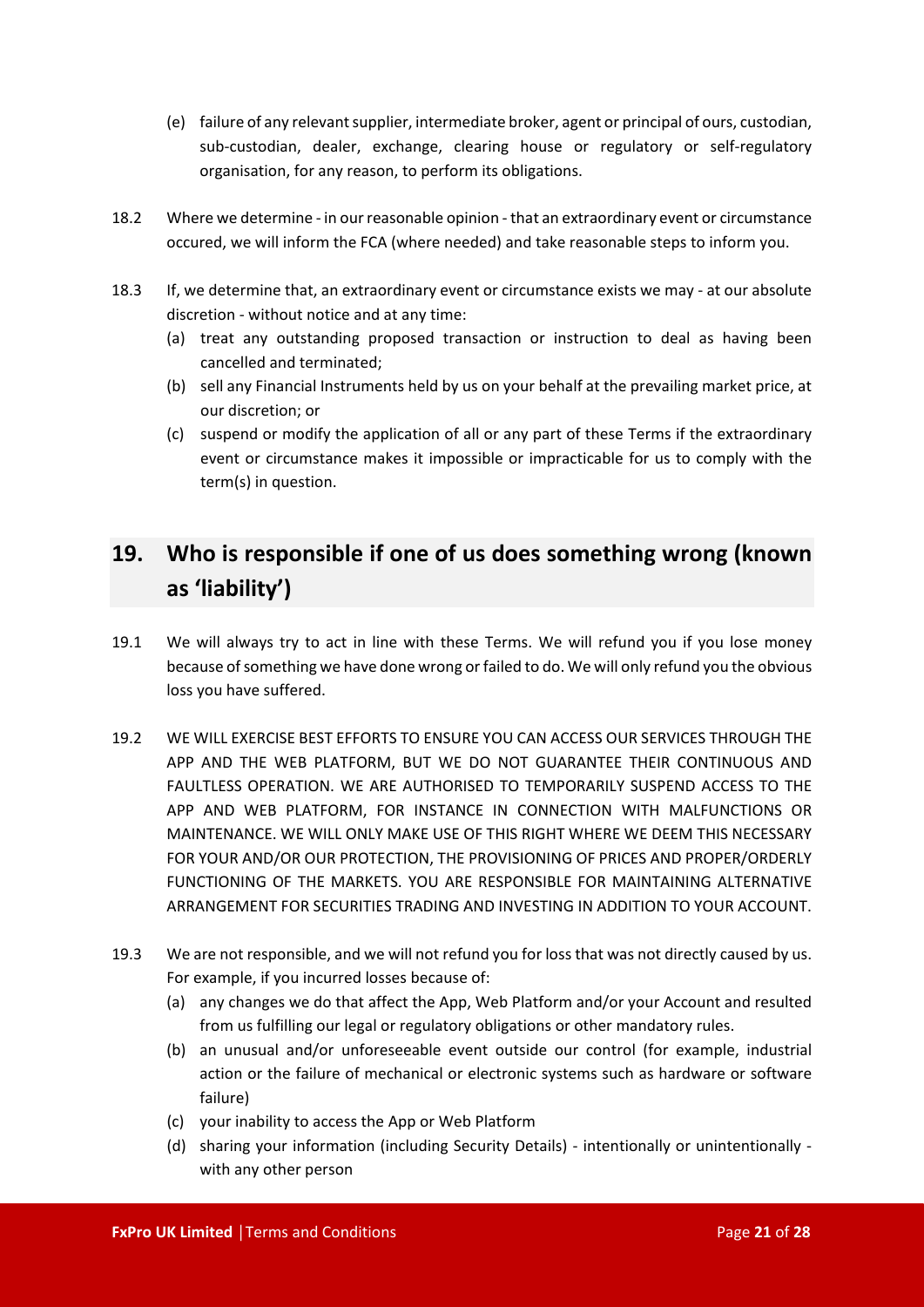- (e) using a third-party software or feature (other than the ones required to access the App or Web Platform) to connect or interface with the App or Web Platform
- (f) your negligence or fraud
- (g) breaching any of our Terms, policies, or procedures.

Also, we will not refund you for loss that resulted from any planned or essential maintenance to our systems.

- 19.4 IN CASE DAMAGES ARE CAUSED BY OUR INTENDED OR GROSS NEGLIGENCE AND WILFUL FRAUD OR FRAUD, WE ARE LIABLE, BUT ONLY ACCEPT LIABILITY FOR DIRECT LOSSES OR DAMAGES AND WILL NEVER COVER INDIRECT LOSSES OR DAMAGES LOSS OF PROFIT, LOSS OF BUSINESS, BUSINESS INTERRUPTION, OR LOSS OF BUSINESS OPPORTUNITY. NOTHING IN THESE TERMS LIMITS OUR LIABILITY FOR DAMAGES TO LIFE, BODY AND HEALTH.
- 19.5 NEITHER US NOR ANY OF OUR DIRECTORS, OFFICERS, EMPLOYEES, AFFILIATES, ASSOCIATES, OR AGENTS SHALL BE LIABLE TO YOU FOR ANY DELAYS OR INTERRUPTIONS OF SERVICE OR TRANSMISSIONS, OR MALFUNCTIONS OR FAILURES OF PERFORMANCE OF THE APP OR WEB PLATFORM AND OR ANY TRANSMISSION, COMMUNICATION OR COMPUTER FACILITY OR SYSTEM USED IN CONNECTION WITH THE PROVISION OF SERVICES UNDER THESE TERMS, REGARDLESS OF CAUSE.
- 19.6 You can only register once. If we identify in our systems multiple active registrations for you, we will merge and/or terminate the additional registrations.
- 19.7 You shall compensate us on demand for all liabilities, costs, expenses, damages (including reputational) and losses (including any direct, indirect, or consequential losses), and all interest, penalties and professional costs and expenses incurred by us because of:
	- (a) your breach or default when fulfilling your obligations under these Terms
	- (b) the provision by you of any false or misleading information/documentation to us.
- 19.8 YOU AGREE TO HOLD US AND OUR DIRECTORS, OFFICERS, PARTNERS, EMPLOYEES, ASSOCIATES, AND AGENTS HARMLESS AGAINST ANY COSTS, EXPENSES, LOSSES, CLAIMS, LIABILITIES OR DAMAGES THAT RESULT FROM YOUR USE OF THE SERVICES.

## <span id="page-21-0"></span>**20. How we or you can end these Terms**

20.1 These Terms will be effective until you or us, decide to end them. By ending these Terms your access to the App will cease and your Account will close.

#### **When we can end these terms**

20.2 There might be times when we must end these Terms **immediately without giving you advance notice** if: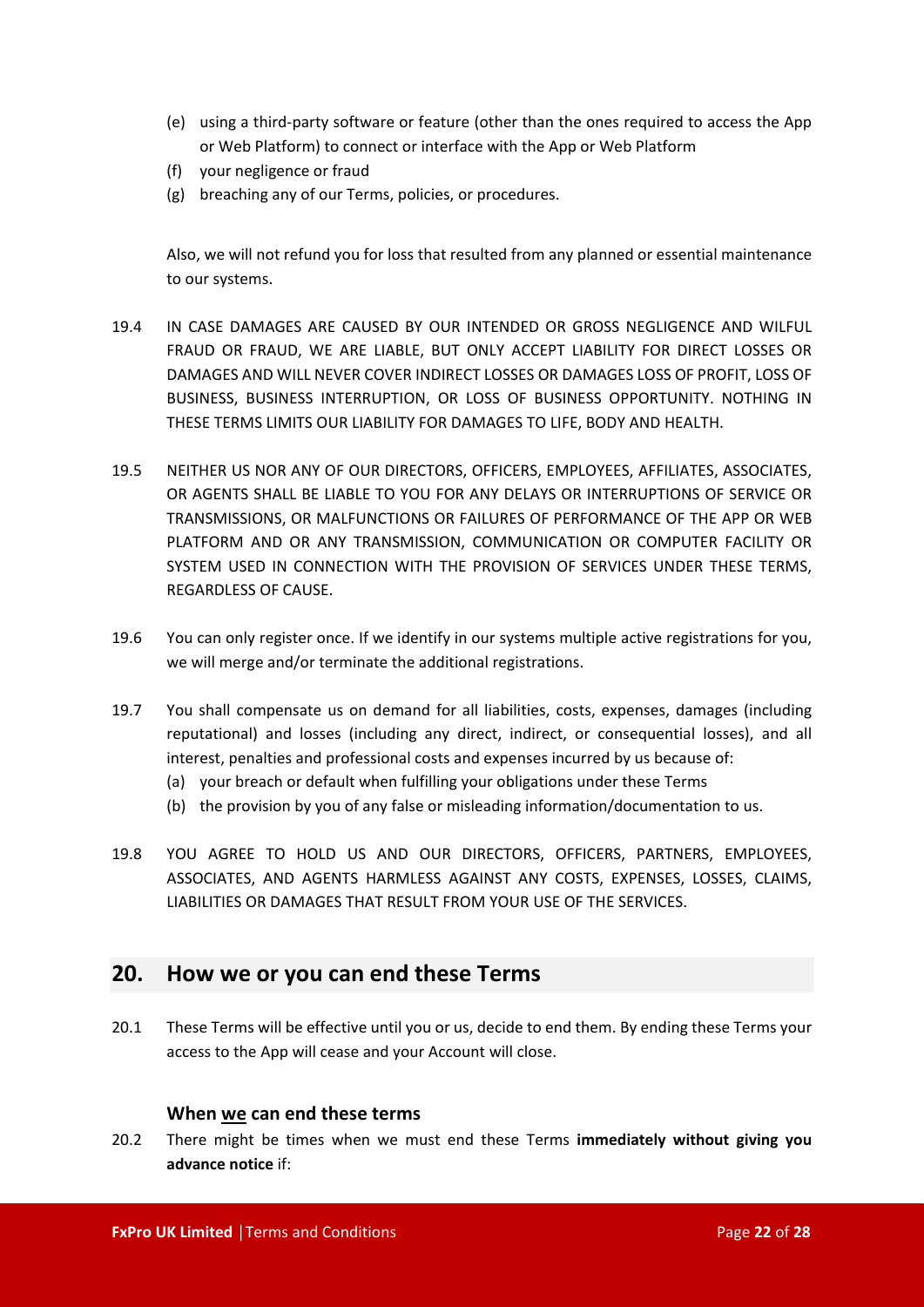- (a) you were not eligible to enter into these Terms at the time you did
- (b) your circumstances changed and you can no longer be bound by these Terms
- (c) you have seriously and/or continuously breached any part of these Terms
- (d) you failed to provide us with the requested information/documentation
- (e) you provided us with inaccurate or false information/documentation
- (f) you behaved inappropriately to us/our employees
- (g) you have been using our services for illegal or fraudulent purposes
- (h) you have been using our services for a purpose not covered by these Terms
- (i) you have done something that might expose us to action or censure from any government, regulator or law enforcement agency.

We may also do this for legal or regulatory reasons.

- 20.3 If it is reasonable, we might end these Terms for any other reason **by giving you a 14 day notice**. For example, if your Account becomes dormant (i.e., you have not accessed it for 12 months or more), but we will inform you in advance about it.
- 20.4 We may terminate these Terms **with immediate effect**, notwithstanding any other action we may take pursuant to these Terms, in the event of:
	- (a) a breach of any part of these Terms by you
	- (b) incorrect information provided by you when entering into these Terms
	- (c) a breach of any applicable law by you, including, but not limited to any applicable antimoney laundering laws and regulations
	- (d) your Balance or any other assets being seized, confiscated, or recovered in another manner
	- (e) an extraordinary event or circumstance, which has occurred and continues for 5 Business Days
	- (f) you passing away
	- (g) our default.

#### **When you can end these terms**

- 20.5 During a period of **14 days from the day these Terms become effective**, you can choose to end them free of charge, by contacting us.
- 20.6 You can also end these Terms at any time thereafter, by contacting us.
- 20.7 If you decide to end these Terms whilst we or any other third party conduct an investigation, we may block your Account instead until the investigation is completed.

#### **What happens when these terms end**

20.8 Before these Terms end, we will send you your money to a designated account minus any charges which have not been applied.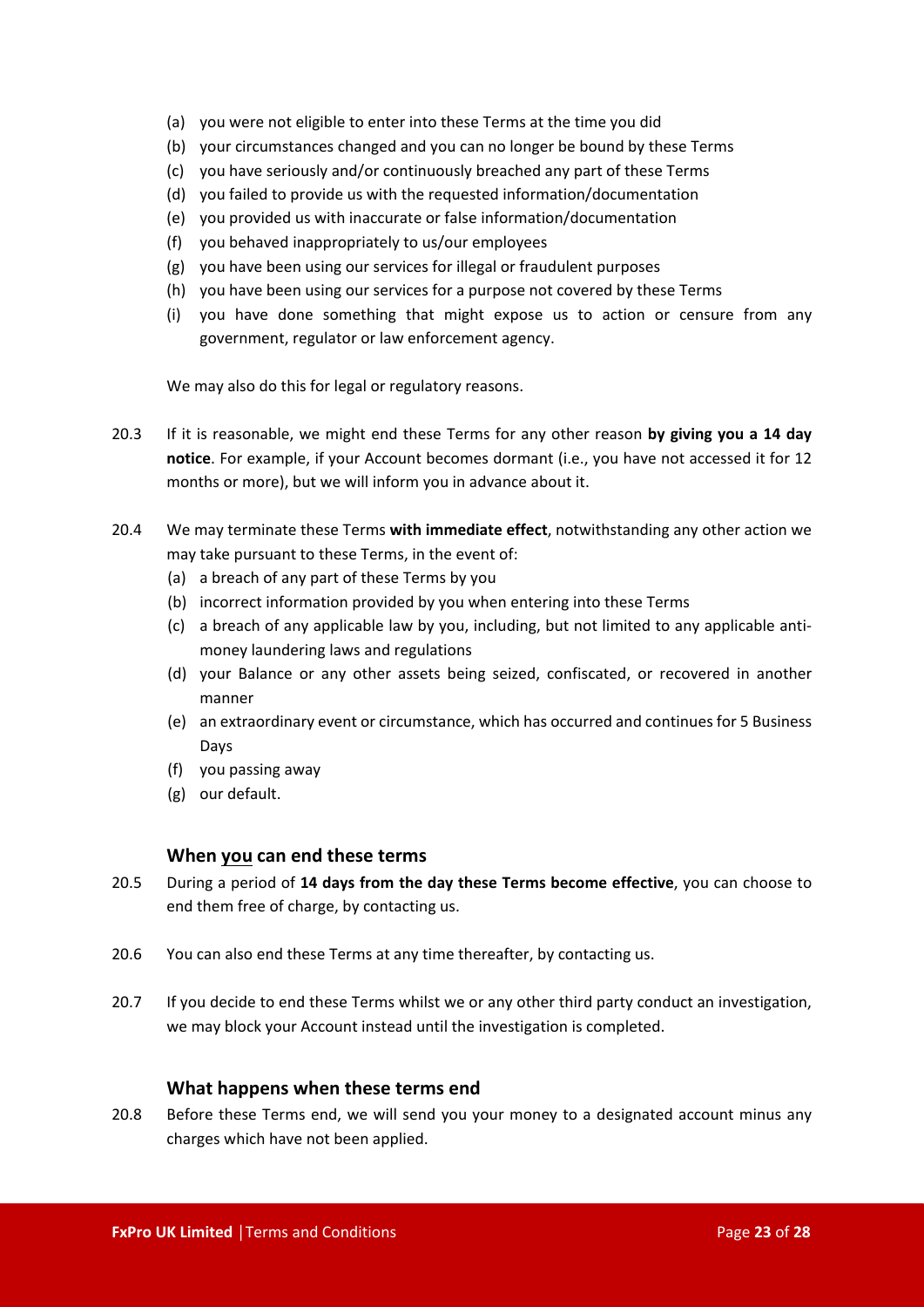- 20.9 After closing your Account, if we cannot transfer to a designated account any available credit balance in your Account and such balance remains unclaimed for 6 years after these Terms are terminated - despite us making reasonable attempts to reach you - our obligation to transfer back to you the available balance in your Account ceases to apply.
- 20.10 The termination of these Terms shall be without prejudice to any other rights or remedies we or you may have under any applicable law.
- 20.11 Prior to termination, any security holdings will need to be liquidated as we cannot transfer the custody of your securities to another broker. Any amounts due to us including taxes due will be deducted from your Balance prior to termination. In case you fail to sell your security holdings during the 14 Business Days' notice of termination, we will be selling your holdings on your behalf. In case of termination - with immediate effect - we have the right to sell your security holdings without providing you with any notice.
- 20.12 In case of termination, we reserve the right to return the Balance in your Account to your emoney account, at our own initiative.

## <span id="page-23-0"></span>**21. How to make a complaint**

- 21.1 If our service is not what you expected or we made a mistake, please contact us. We will investigate what happened and we will try to put things right as quickly as possible.
- 21.2 We will acknowledge your complaint within 3 Business Days, and we will send you a response in writing when our investigation is completed.
- 21.3 You can find more details about our Complaints Handling Procedure that is available on the Website.
- 21.4 If you are unhappy with how we have dealt with your complaint, you can refer it to the Financial Ombudsman Service (**FOS**) by following certain steps outlined in their website. The FOS is an independent organisation that helps to resolve complaints.

| Website      | https://www.financial-ombudsman.org.uk/ |
|--------------|-----------------------------------------|
| <b>Phone</b> | 0800 023 4567                           |

- 21.5 You may also be able to use the European Commission's online dispute resolution platform. You can get more information and access this at <https://ec.europa.eu/consumers/odr/>.
- 21.6 If you believe we have not met all legal requirements under the applicable regulations, you can complain to the FCA. These regulations state for example when we need to respond to your complaint by.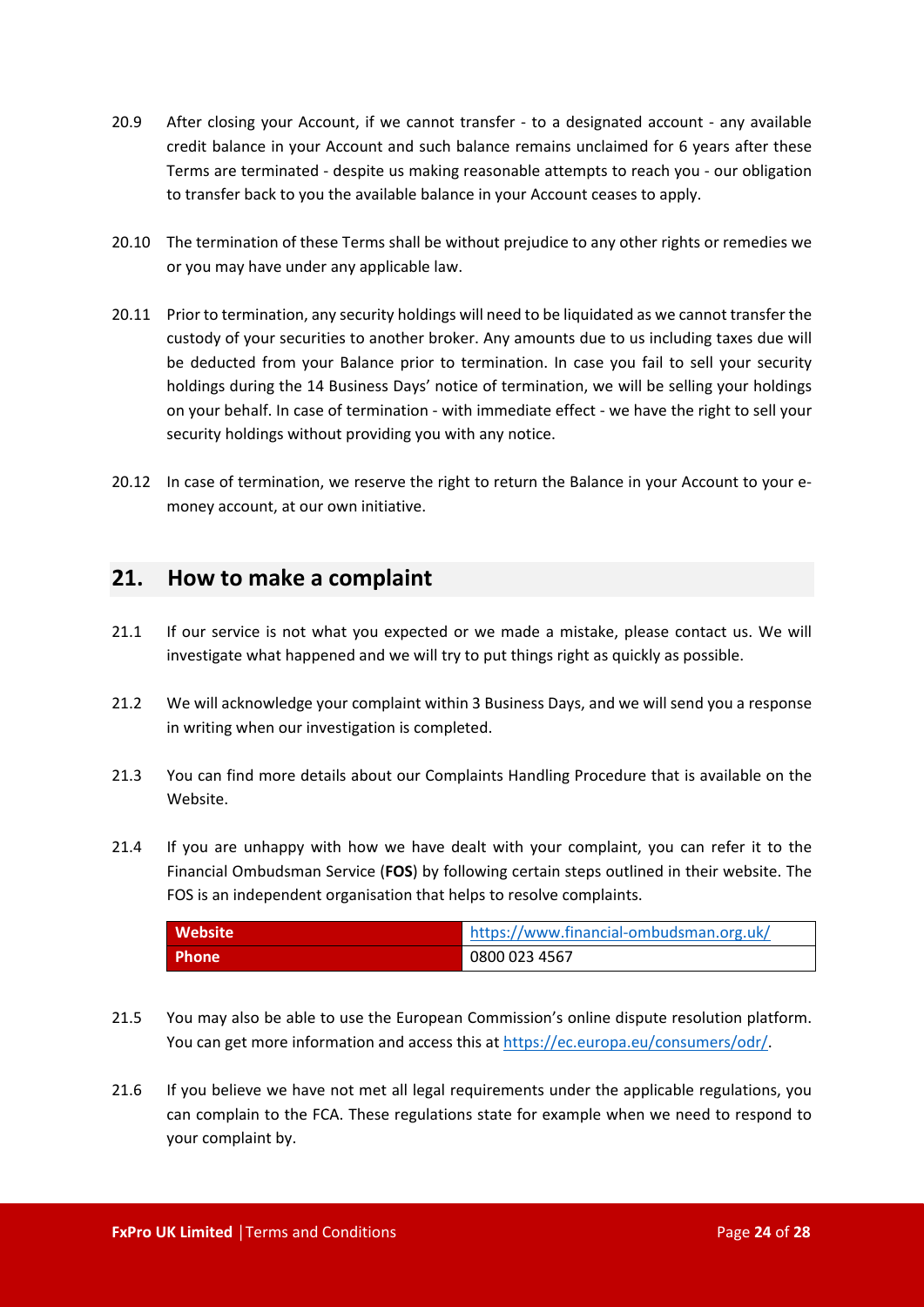| Website       | https://www.fca.org.uk/consumers/how- |
|---------------|---------------------------------------|
|               | complain                              |
| <b>Phones</b> | 0800 111 6768 (freephone)             |
|               | 0300 500 8082 (from the UK)           |
|               | +44 207 066 1000 (from abroad)        |

# <span id="page-24-0"></span>**22. The laws that apply**

22.1 These Terms are subject to the laws of England and Wales. Any claims relating to the dealings between us, and you can be heard in the courts of England and Wales.

# <span id="page-24-1"></span>**23. General**

## **Transfer of rights and obligations**

23.1 We may transfer our rights and obligations under these Terms to another company if we inform you about it and your rights are not affected. You cannot transfer to anyone else any of the rights or obligations you have as part of these Terms.

## **Service providers**

23.2 We may use service providers in connection with providing your Account or services related to your Account. In doing so, we may permit one or more of our service providers to rely on any right that you have granted to us.

## **Our intellectual property**

23.3 All content included in or made available through the App, Account, Website including but not limited to all patents, rights to inventions, copyright and related rights, trade marks, service marks, software code, icons, logos, characters, layouts, trade secrets, buttons, colour scheme, graphics, business/trade names and domain names, rights in get-up, goodwill and the right to sue for passing off, rights in designs, database rights, rights to use, and protect the confidentiality of, confidential information (including know-how), and all other intellectual property rights, in each case whether registered or unregistered and including all applications and rights to apply for and be granted, renewals or extensions of, and rights to claim priority from, such rights and all similar or equivalent rights or forms of protection, which subsist or will subsist now or in the future in any part of the world is our property or the property of an FxPro® Group entity and is protected by local and international intellectual property laws and treaties.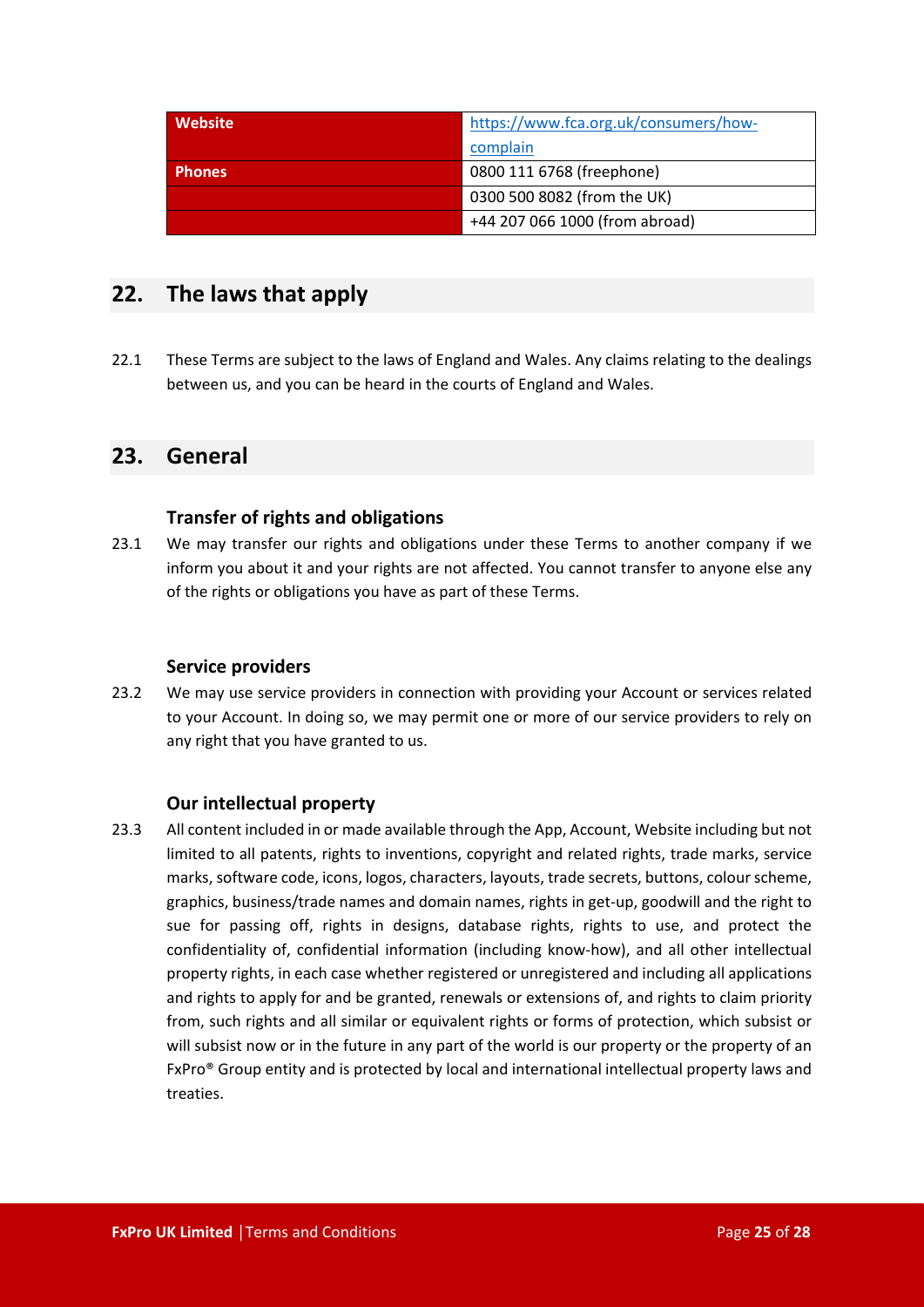#### **Severability**

23.4 If any of the Terms are considered to be invalid, unlawful or unenforceable by a court, such terms will to that extent be severed from the remaining Terms, which will continue to be valid to the fullest extern permitted by law.

#### **Entire agreement**

23.5 These Terms constitute the entire agreement between us and you and supersede, extinguish all previous agreements, promises, assurances, warranties, representations and understandings between us and you whether written or oral.

## **Our delay or inaction**

23.6 If we fail or delay to exercise any right or remedy provided under these Terms or by law it does not mean that we waive that right, or any other right or remedy, nor we will be prevented or restricted from further exercising that right, or any other right or remedy. Also, no single or partial exercise of such right or remedy shall prevent or restrict us from further exercising that right, or any other right or remedy.

## <span id="page-25-0"></span>**24. Information about us**

- 24.1 The trading and investment services in securities are provided to you by FxPro UK Limited member of FxPro® Group. FxPro UK Limited is registered in England and Wales (Company number 06925128) and is authorised and regulated by the FCA (Reference number 509956).
- 24.2 Your e-money accounts and related services are provided to you by BnkPro Ltd member of FxPro® Group. BnkPro Ltd is registered in England and Wales (Company number 06766829) and is authorised by the FCA under the Electronic Money Regulations 2011 (Reference number 900870).
- 24.3 The registered offices of BnkPro Ltd and FxPro UK Limited are at 13-14 Basinghall str., London, EC2V 5BQ, UK.
- 24.4 You can contact us online or by phone.

| <b>Website</b> | bnkpro.com           |
|----------------|----------------------|
| -E-mail        | support@bnkpro.co.uk |
| <b>Phone</b>   | +44 (0) 203 0231 777 |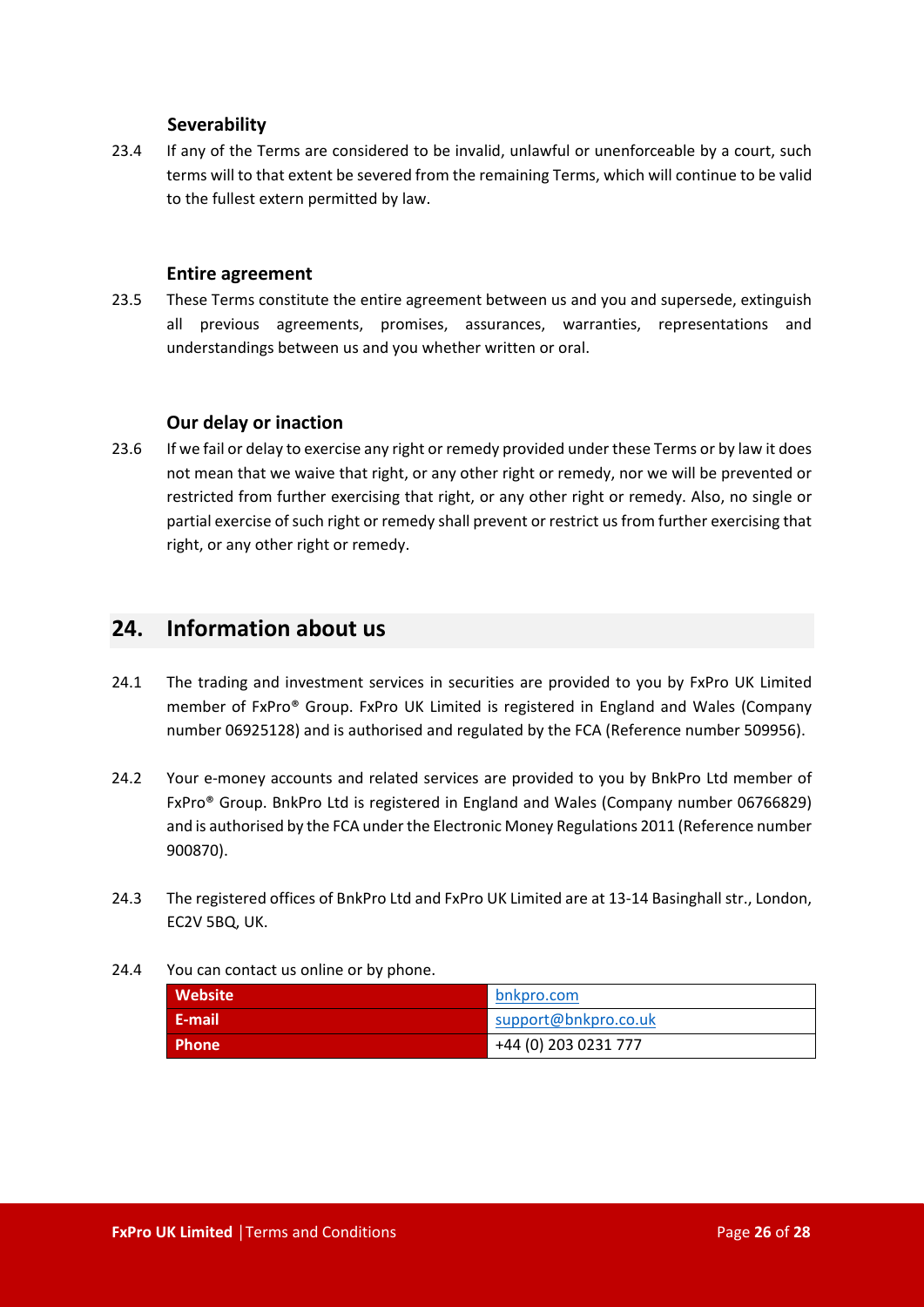# <span id="page-26-0"></span>**25. Getting in touch**

#### **How we will contact you**

25.1 If we need to reach you, we will e-mail you to the e-mail address you registered with us. We may also call you on your mobile or send you text messages to the most recent number you have given us. We may send you notifications through the App too. We will communicate with you in English. If we do contact you, we will never ask you to give us, or any other person working for us, your full Security Details.

It is important to inform us when any of your contact details change. If you do not, we may not be able to contact you to tell you about changes affecting your Account.

#### **How you can contact us**

25.2 If you have any questions about these Terms or need to get in touch with us, please contact us:

| <b>Website</b> | bnkpro.com                        |
|----------------|-----------------------------------|
| E-mail         | <b>Customer Support enquiries</b> |
|                | supprt@bnkpro.co.uk               |
|                |                                   |
|                | Order enquiries                   |
|                | invest@bnkpro.co.uk               |
|                |                                   |
|                | Corporate instruction enquiries   |
|                | invest@bnkpro.co.uk               |
| Phone          | +44 (0) 203 0231 777              |

- 25.3 You can find our current opening hours on the Website. Any communication you sent outside business hours will be read on the next Business Day.
- 25.4 You may provide information/ documentation to us:
	- through the App,
	- by email through your registered e-mail address, or
	- by phone (where applicable).
- 25.5 We may from time to time restrict the provision of certain information to only one of the methods mentioned above.
- 25.6 Any communication sent by us to you is intended to be received by you only. You are responsible for keeping any information we send you as private and confidential.